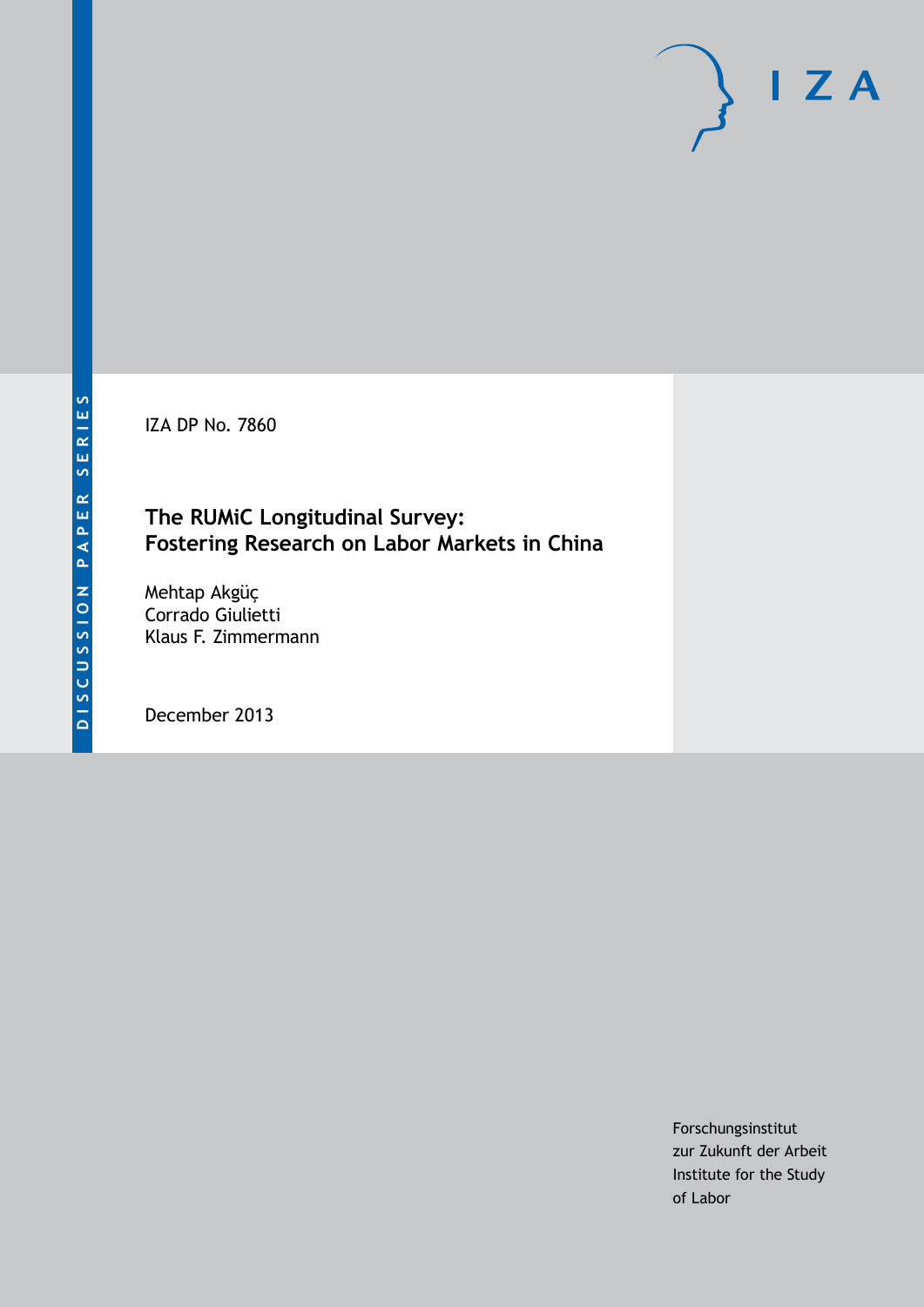# **The RUMiC Longitudinal Survey: Fostering Research on Labor Markets in China**

### **Mehtap Akgüç**

*IZA and Toulouse School of Economics*

# **Corrado Giulietti**

*IZA*

### **Klaus F. Zimmermann**

*IZA and University of Bonn*

Discussion Paper No. 7860 December 2013

IZA

P.O. Box 7240 53072 Bonn Germany

Phone: +49-228-3894-0 Fax: +49-228-3894-180 E-mail: [iza@iza.org](mailto:iza@iza.org)

Any opinions expressed here are those of the author(s) and not those of IZA. Research published in this series may include views on policy, but the institute itself takes no institutional policy positions. The IZA research network is committed to the IZA Guiding Principles of Research Integrity.

The Institute for the Study of Labor (IZA) in Bonn is a local and virtual international research center and a place of communication between science, politics and business. IZA is an independent nonprofit organization supported by Deutsche Post Foundation. The center is associated with the University of Bonn and offers a stimulating research environment through its international network, workshops and conferences, data service, project support, research visits and doctoral program. IZA engages in (i) original and internationally competitive research in all fields of labor economics, (ii) development of policy concepts, and (iii) dissemination of research results and concepts to the interested public.

<span id="page-1-0"></span>IZA Discussion Papers often represent preliminary work and are circulated to encourage discussion. Citation of such a paper should account for its provisional character. A revised version may be available directly from the author.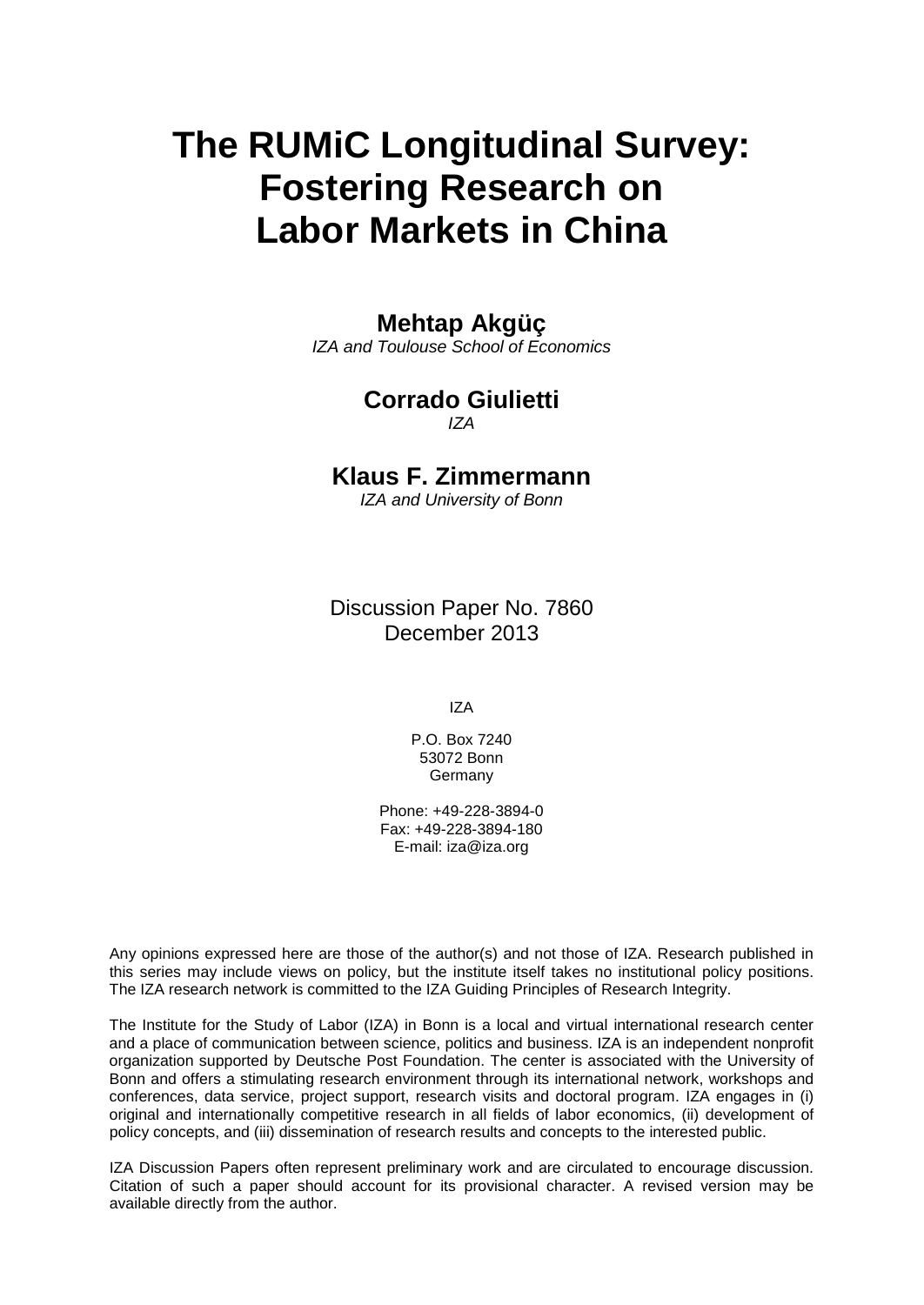IZA Discussion Paper No. 7860 December 2013

# **ABSTRACT**

## **The RUMiC Longitudinal Survey: Fostering Research on Labor Markets in China[\\*](#page-1-0)**

This paper describes the Longitudinal Survey on Rural Urban Migration in China (RUMiC), a unique data source in terms of spatial coverage and panel dimension for research on labor markets in China. The survey is a collaboration project between the Australian National University, Beijing Normal University and the Institute for the Study of Labor (IZA), which makes data publicly available to the scientific community by producing Scientific Use Files. The paper illustrates the structure, sampling frame and tracking method of the survey, and provides an overview of the topics covered by the dataset, and a review of the existing studies based on RUMiC data.

JEL Classification: C81, J01, P36, R23

Keywords: household survey, China, migration, labor markets

Corresponding author:

Corrado Giulietti IZA P.O. Box 7240 53072 Bonn Germany E-mail: [giulietti@iza.org](mailto:giulietti@iza.org)

The Longitudinal Survey on Rural Urban Migration in China (RUMiC) consists of three parts: the Urban Household Survey, the Rural Household Survey and the Migrant Household Survey. It was initiated by a group of researchers at the Australian National University, the University of Queensland and the Beijing Normal University and was supported by IZA, which provides the Scientific Use Files. Financial support for RUMiC was obtained from the Australian Research Council, the Australian Agency for International Development (AusAID), the Ford Foundation, IZA and the Chinese Foundation of Social Sciences. This paper is part of the duties IZA has taken to document the data and make it available to the scientific community. We thank Xin Meng and Shi Li for their trust and support in this project.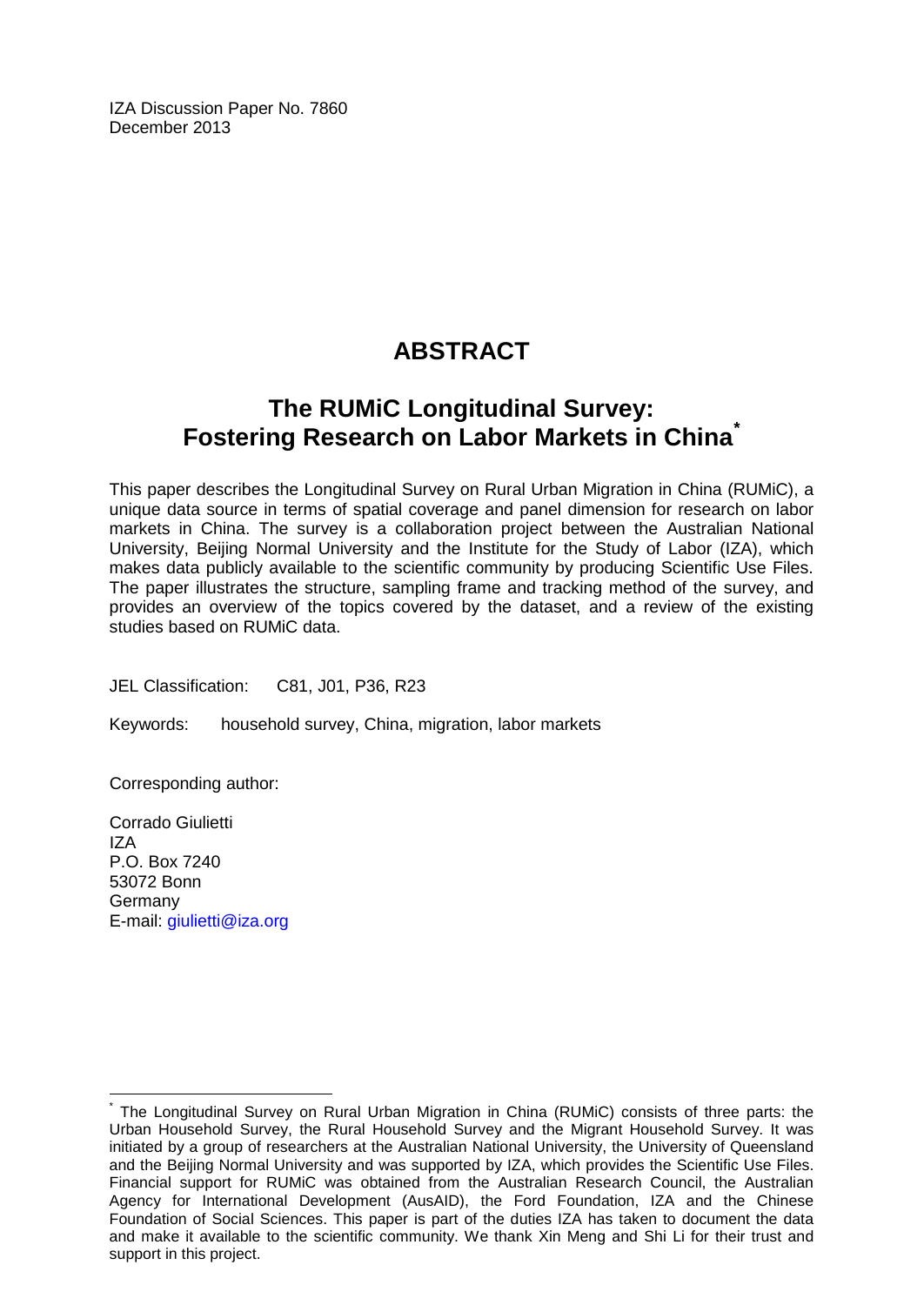#### **1 Introduction**

China has witnessed rapid demographic and socio-economic changes during the last three decades. Starting from the end of the 1970s and accompanied by the rise in foreign investment, the economic reforms introduced by the government led to a sudden expansion in the demand for unskilled labor in urban areas. Excess labor force was generated in many rural areas thanks to productivity growth in the primary sector. The household registration system that was used by the government as a policy to control and restrict internal movement of labor – the hukou – was progressively relaxed, albeit not eliminated. These rapid transformations set the background of the largest movement of labor force within a country, referred to as the Great Migration in China throughout this paper. According to the National Bureau of Statistics of China, more than 260 million Chinese left their hometown for at least 6 months, including more than 160 million migrant workers moving from rural to urban areas (NBS, 2013). This large-scale movement of labor is one of the driving forces of economic growth in China.

Mass internal migration in China has important reverberations for the global economy. On the one hand, a substantial part of the global demand has been indirectly supported by the shift of labor from the primary sector to export-oriented industries and services located in urban areas. On the other hand, the growing influence in the world trade and the massive upsurge in domestic consumption have led China to affect the world prices of many commodities, including food and energy.

The Great Migration brought along unprecedented levels of urbanization. To put it in perspective, while the rate of urbanization in Europe increased from 30% to 50% in the first half of the  $20<sup>th</sup>$ century – at its fastest pace - urbanization in China is at least twice as fast (Frijters and Meng, 2009). Nowadays, there are over 700 million individuals living in urban areas (more than double that of just twenty years ago). Projections indicate that such number could be as large as 900 million by 2030 (Kamal-Chaoui et al, 2009), with most of this increase expected to be fuelled by rural-to-urban migration.

The persistence of the hukou system means that migrants generally cannot permanently settle in cities, making most migrations temporary. Nonetheless, the frequency, circularity and volume of the flows are such that rural-to-urban migrants hold a constant presence in urban areas, while many villages face an increasing lack in of the working-age population. As a consequence,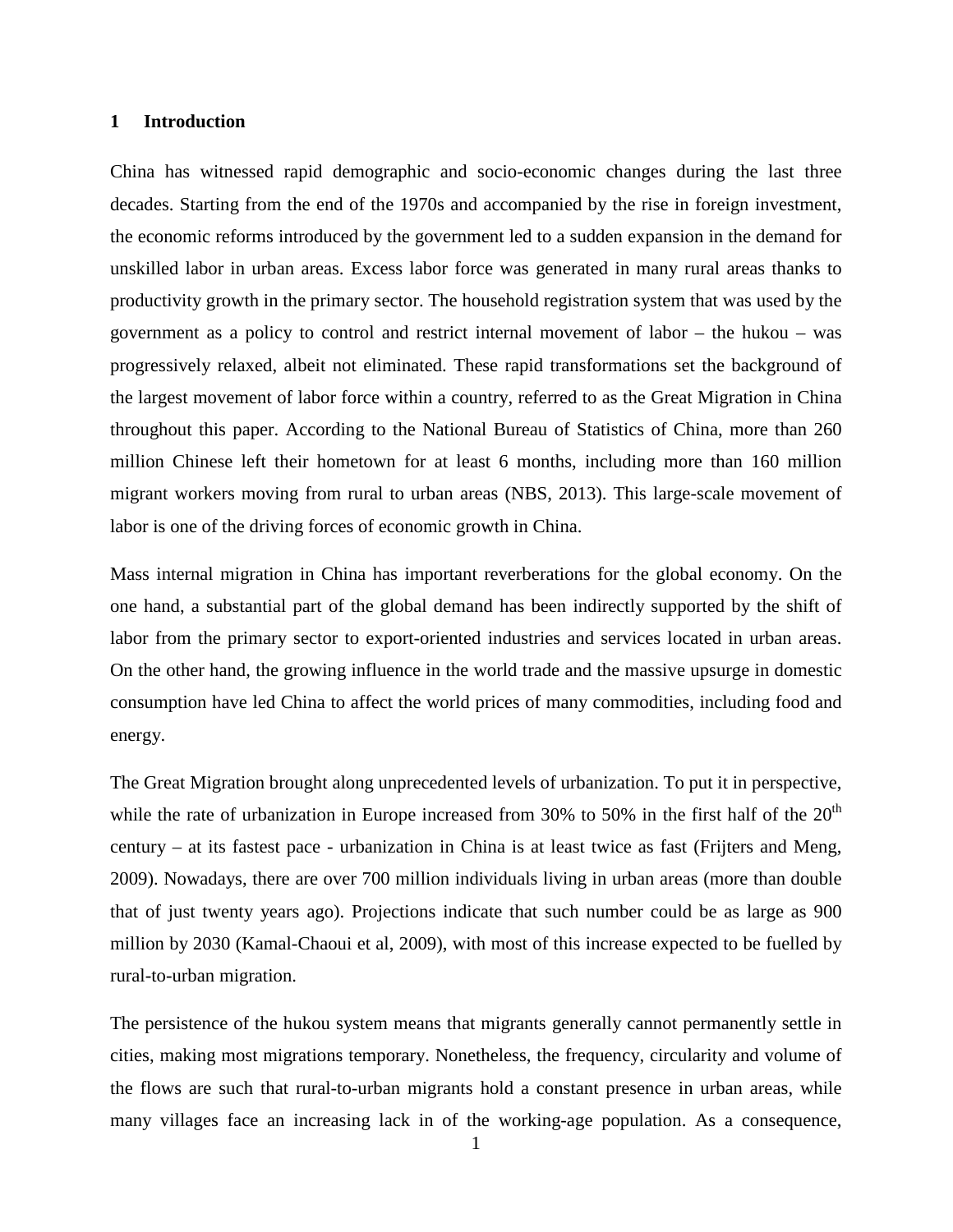besides affecting migrants themselves, migration also has socio-economic repercussions on family members left behind in rural villages, as well as urban residents.

With the goal of understanding the relationship between the Great Migration and changing labor markets in China, a group of international researchers has established the Rural-Urban Migration in China (RUMiC) project. The project's main output has been the design and implementation of a large scale longitudinal household survey covering individuals in rural and urban areas, as well as temporary migrants working in cities.

This paper outlines documents the structure, sampling frame and tracking method of the first two waves of the RUMiC survey, and provides an overview of the topics covered, and a review of the existing studies based on these data.

#### **2 The RUMiC Longitudinal Survey**

#### **2.1 Overview**

The Longitudinal Survey on Rural Urban Migration in China (RUMiC) consists of three independent surveys: the Urban Household Survey (UHS), the Rural Household Survey (RHS) and the Migrant Household Survey (MHS). It was initiated by a group of researchers at the Australian National University, the University of Queensland and the Beijing Normal University and supported by IZA, which provides the Scientific Use Files through IDSC, its data bank center. Financial support for RUMiC was obtained from the Australian Research Council, the Australian Agency for International Development (AusAID), the Ford Foundation, IZA and the Chinese Foundation of Social Sciences.

The fieldwork started in 2008, and since then four waves of the UHS and RHS and five waves of the MHS have been collected. The RHS and UHS have been conducted in collaboration with the National Bureau of Statistics of China (NBS), while the MHS has been conducted in partnership with a professional survey company. The project is designed to track households as long as they remain in the surveyed cities and villages. A systematic tracking strategy – especially relevant for migrant households – is adopted to follow individuals over the project's lifespan.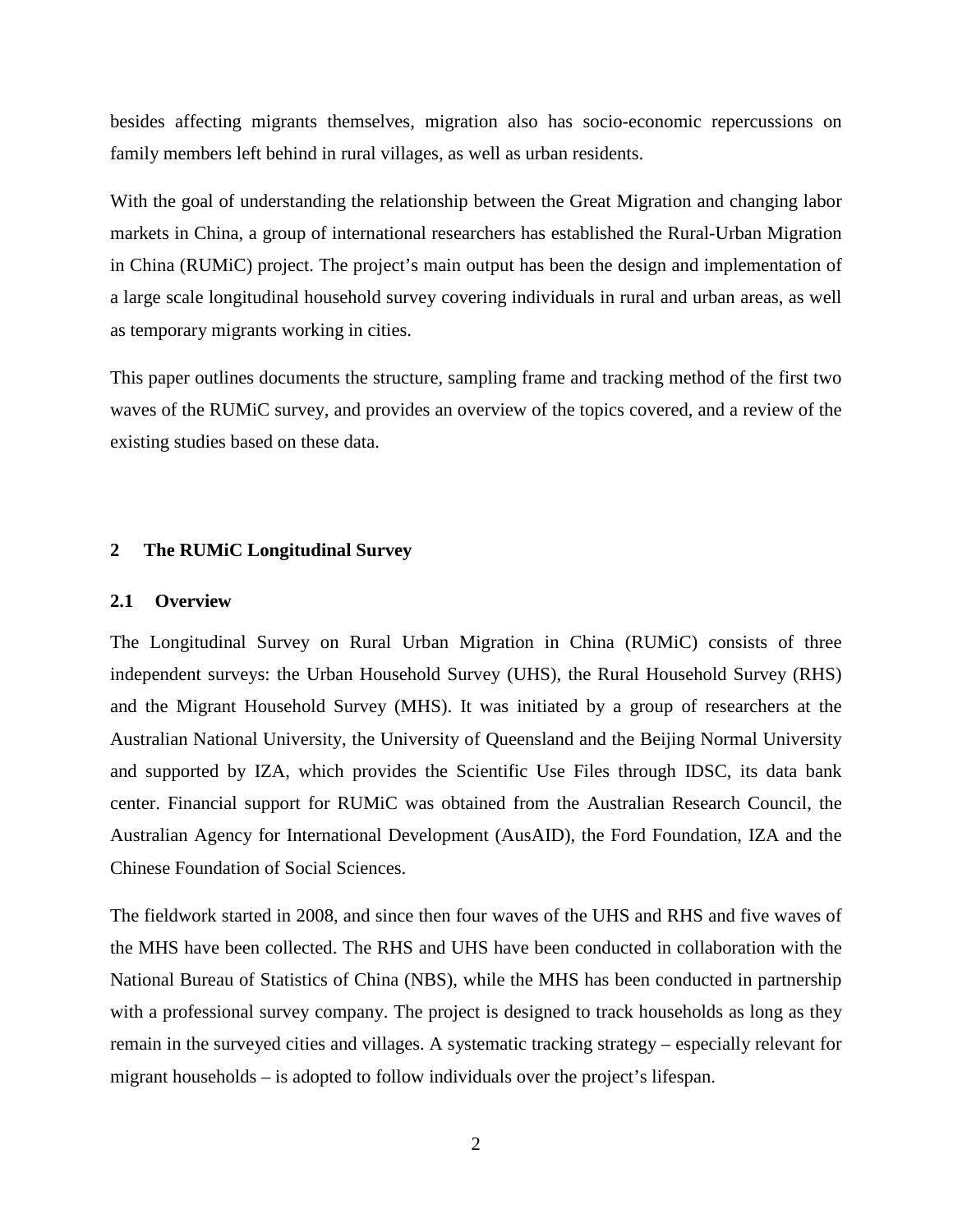Its large scale, in-depth topics and longitudinal aspect make RUMiC a unique tool to explore migration and labor markets in China. The RHS comprises around 8,000 households, while the UHS and MHS each involve around 5,000 households. Urban (rural) residents are individuals who possess urban (rural) hukou. A migrant is defined as an individual who has rural hukou, but is living in a city at the time of the survey. The availability of three surveys allows multiple "control groups" to investigate the effects of rural-urban migration (Kong, 2010). For instance, when analyzing the impact of migration on rural areas, non-migrant individuals serve as a control group for those who are currently migrating in cities or those who have returned. Similarly, urban residents can be used as a control group when investigating the economic situation of migrant workers.

Each of the three surveys include comprehensive information on household and personal characteristics, detailed health status, employment, income, training and education of adults and children, social networks, family and social relationships, life events, and mental health measures of the individuals. The MHS additionally includes questions related to migration history.

In addition to its rich set of information at such a large scale, one of the key features of RUMiC lies in its longitudinal structure, which allows researchers to incorporate dynamic aspects in their empirical analyses. Each of the three surveys can be utilized as repeated cross-section – which is particularly useful when analyzing trends in economics outcomes of certain populations of interest – or as panel data – allowing the use of fixed effect estimators.

RUMiC complements existing surveys that have recently been conducted in China, such as the Chinese Household Income Project (CHIP) survey, which collects data on rural and urban surveys yet largely excludes migrant workers, and the China Health and Retirement Longitudinal Study (CHARLS), a biennial survey which aims to support research on the elderly, and thus only collects data about individuals aged  $45$  and older.<sup>[1](#page-9-0)[2](#page-9-1)</sup> RUMiC also complements other surveys that IZA has made or is planning to make publicly available to the research community, such as the IZA Evaluation Dataset (see Caliendo et al, 2011; Arni et al, 2013) and the Ukrainian Longitudinal Monitoring Survey for Ukraine (see Lehmann et al, 2012). IZA currently provides the scientific use files for the first two RUMiC waves, and the IZA team is currently processing the remaining waves, which will be made available soon.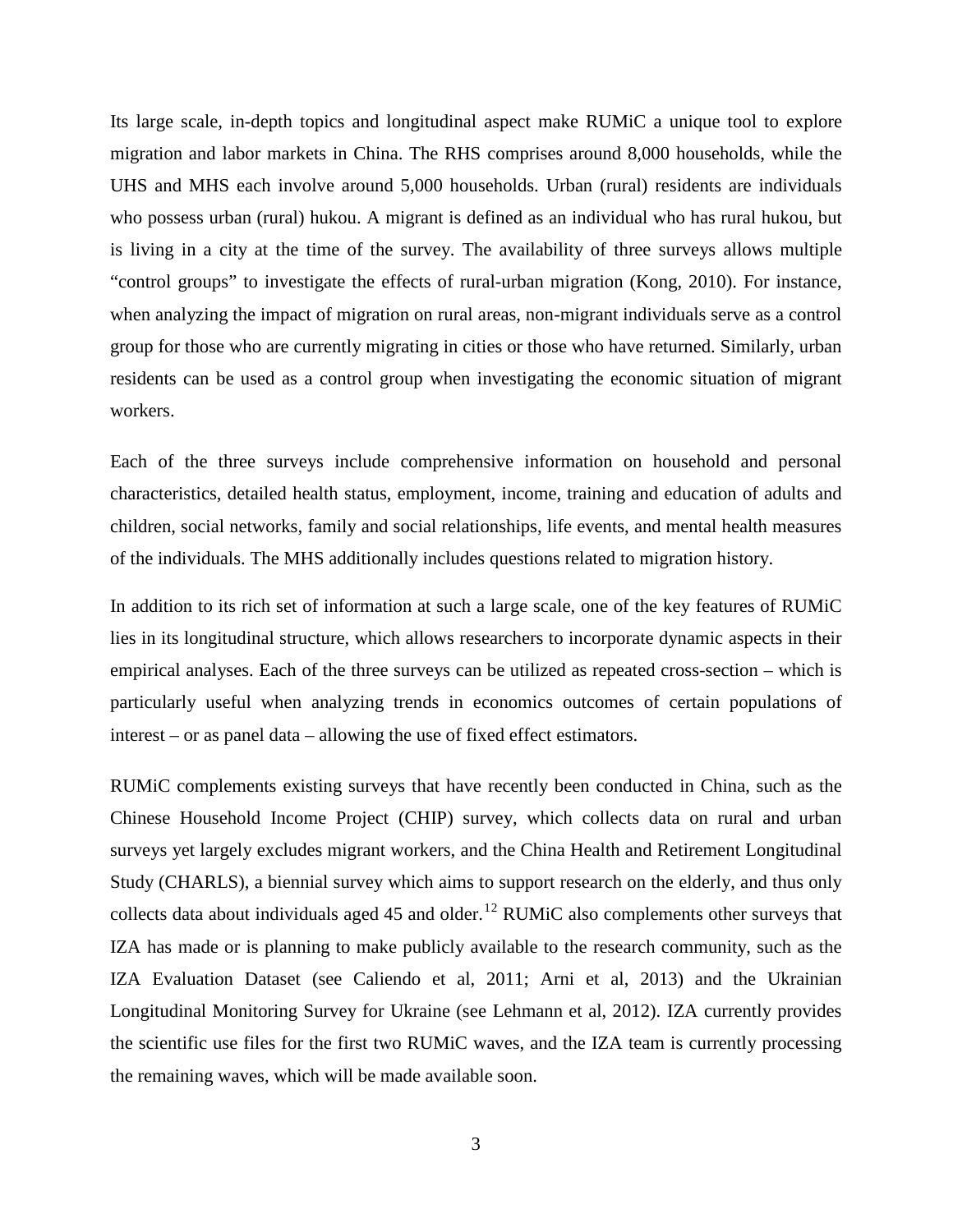#### **2.2 Listing and Sampling Frame**

The RHS and UHS were conducted using random samples from the annual household income and expenditure surveys carried out in cities and rural villages (Kong, 2010). During the sampling process, efforts were made to cover rural and urban areas with representative income and population levels.

Due to the mobile and temporary nature of internal migration in China, there was no existing sampling frame to conduct the MHS. Migrants are typically clustered in dormitories near factories and construction sites, often without a registered address. Therefore, the sampling frame from the UHS would not be representative for migrant workers. To cope with this issue and ensure reasonable representativeness of the migrant worker population, the RUMiC team devised an innovative sampling frame.<sup>[3](#page-9-2)</sup> The first step involved creating a listing of migrants and workplaces to estimate the total size of the migrant population in each city. This was based on a pre-survey census collected across randomly selected blocks in which the cities were divided into (see Kong, 2009, for details). Using the listing data, a sampling frame based on workplaces (rather than residences) was created. Furthermore, all businesses – including street vendors – in randomly selected enumeration areas within defined city boundaries were included. For each city, a sample of migrant workers was randomly selected within each workplace, based on their birth month. The enumerators subsequently conducted face-to-face interviews with migrant workers and their families.

#### **2.3 Coverage**

The RUMiC survey covers principal migrant sending and receiving regions. The RHS was conducted in villages across nine provinces, while the UHS and MHS were carried out in nineteen and fifteen cities, respectively. [Table 1](#page-7-0) represents the spatial coverage of RUMiC. Maps showing the sample size of each wave in the three surveys are reported in the Appendix. The 2000 Census shows that two-thirds of all migrant workers in China are located in the provinces of Shanghai, Guangdong, Jiangsu and Zhejiang, while 47% of all migrants emigrate from Sichuan, Chongqing, Anhui, Hubei and Henan provinces.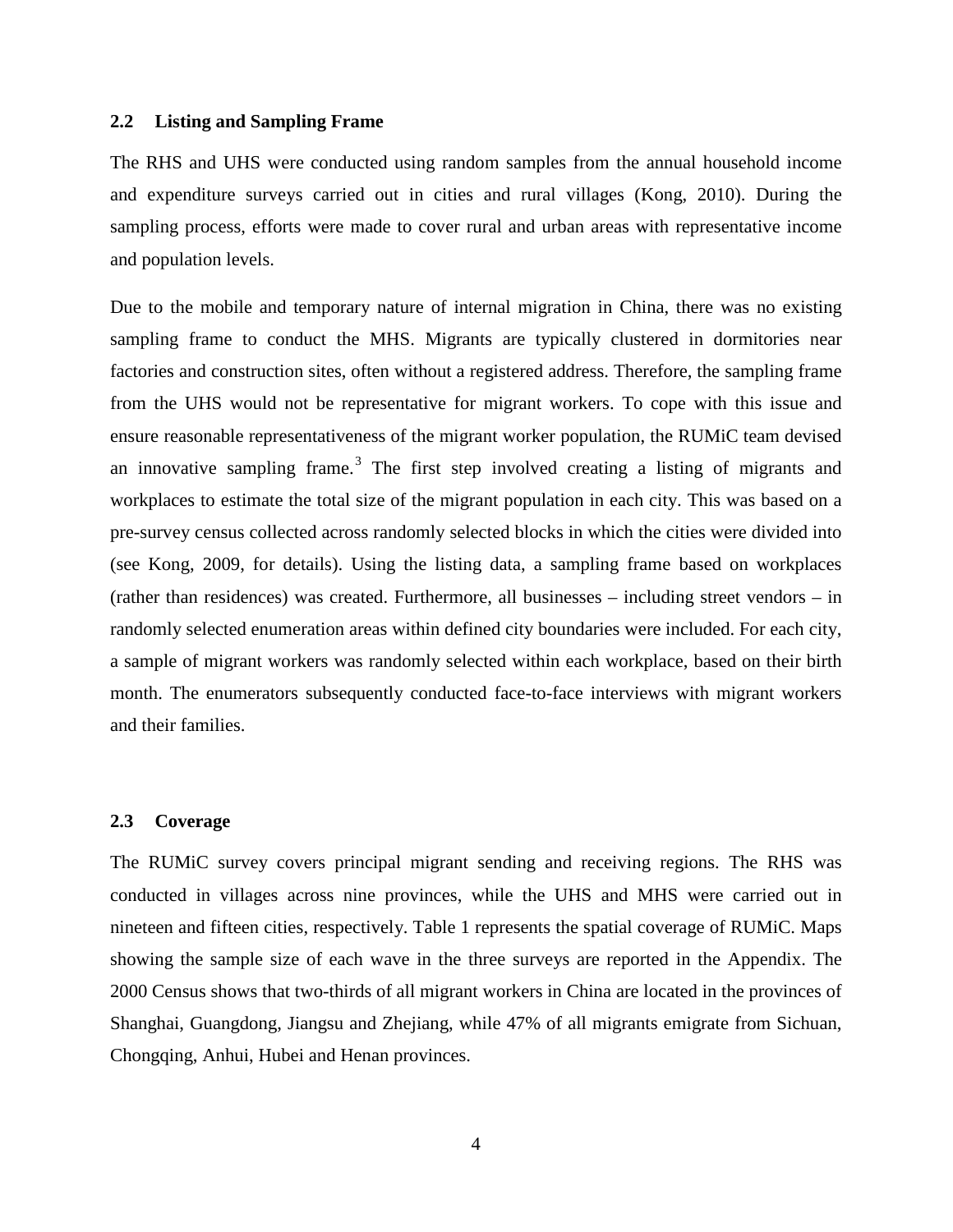<span id="page-7-0"></span>

|              | <b>RHS</b> | <b>UHS</b> |                |           | <b>MHS</b> |
|--------------|------------|------------|----------------|-----------|------------|
| Spatial unit | Villages   | City       |                | City      |            |
| Coverage     | Anhui      | Anyang     | Leshan         | Bengbu    | Luoyang    |
| (proviness / | Chongqing  | Bengbu     | Luoyang        | Chengdu   | Nanjing    |
| cities)      | Guangdong  | Chengdu    | Mianyang       | Chongqing | Ningbo     |
|              | Hebei      | Chongqing  | Nanjing        | Dongguan  | Shanghai   |
|              | Henan      | Dongguan   | Ningbo         | Guangzhou | Shenzhen   |
|              | Hubei      | Guangzhou  | Shanghai       | Hefei     | Wuhan      |
|              | Jiangsu    | Hangzhou   | <b>Shenzen</b> | Hangzhou  | Wuxi       |
|              | Sichuan    | Hefei      | Wuhan          |           | Zhengzhou  |
|              | Zhejiang   | Jiande     | Wuxi           |           |            |
|              |            |            | Zhengzhou      |           |            |

**Table 1 – RUMiC: Spatial Coverage**

Source: RUMiC Wave 1 and 2.

#### **2.4 Tracking Method**

A systematic tracking strategy is adopted to follow individuals over the lifespan of the project, as long as they remain in the surveyed cities and villages. For the RHS and UHS, enumerators track individuals using their permanent addresses. For the MHS, due to the higher mobility of migrants and the fact that they usually do not have a permanent address in cities, a more complex tracking strategy was adopted.<sup>[4](#page-9-3)</sup> The survey team recorded the individuals' work and home addresses, as well as other contact details in both cities and home villages. They also recorded the phone numbers of three close relatives or friends to be contacted in the case that households moved (Kong, 2010). As an incentive for improving tracking, the team designed three lotteries for each year, with prizes assigned to survey participants ranging from 50 to 2000 Yuan, as well as a yearly dispatch of small presents before the Chinese New Year (Kong et al, 2009).

#### **2.5 Sample Size and Panel Attrition**

[Table 2](#page-8-0) provides the sample size for each survey and wave. For wave 2, the table includes figures concerning households and individuals who are tracked over time, the attrition rate, the additional household members who were not surveyed in wave 1, and for the MHS, the size of the new sample that was collected. The panel attrition was essentially inexistent for individuals in the RHS (0.4%) and rather low for those in the UHS (5.8%). In contrast, the attrition rate was rather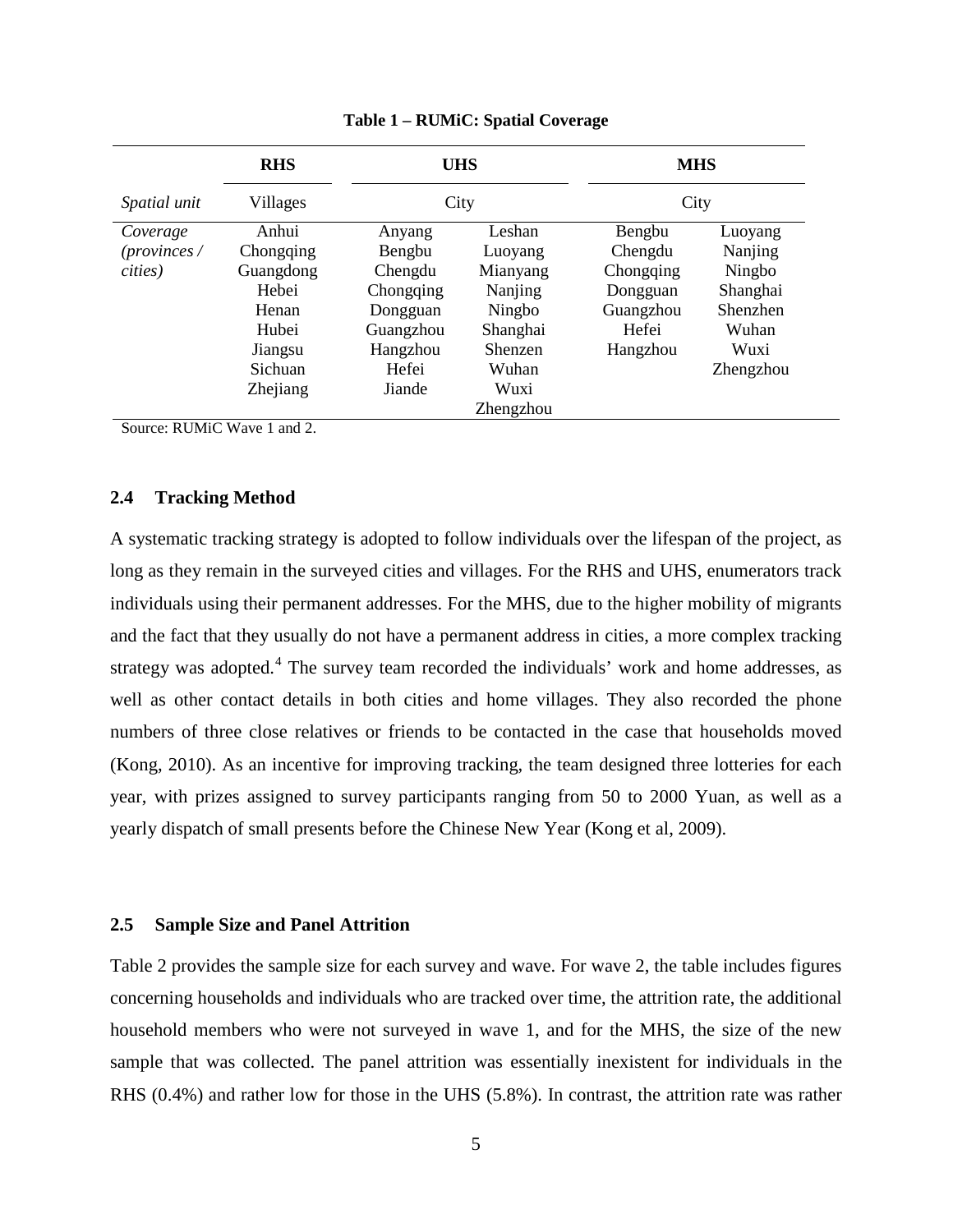significant for the MHS, despite substantial efforts to track individuals over time (58.4%). This is partly due to the mobile nature of migrant workers, as well as the consequences of the global financial crisis that also hit China's economy in 2009 – and especially export-oriented sectors in which many migrant workers are concentrated.

To counter the substantial attrition of the MHS and maintain the original sample size, a resampling based on the pre-survey census was conducted (see Kong et al, 2009 and Meng, 2013, for details). This implies that, starting from the second wave, the MHS consists of two separate samples: the "old sample", which tracks migrants from the first wave, and the "new sample", a fresh randomly drawn sample that is followed in the subsequent waves. The representativeness of the new sample is discussed in detail in Kong et al (2009).<sup>[5](#page-9-4)</sup>

<span id="page-8-0"></span>

|              |            | <b>RHS</b>  |            | <b>UHS</b>  |            | <b>MHS</b>  |
|--------------|------------|-------------|------------|-------------|------------|-------------|
|              | Households | Individuals | Households | Individuals | Households | Individuals |
| Wave 1       | 8,000      | 31,791      | 5,005      | 14,695      | 5,007      | 8,446       |
| Wave 2       | 7,992      | 32,171      | 4,735      | 14,859      |            |             |
| Tracked      | 7,992      | 31,652      | 4,735      | 13,841      | 1,821      | 3,512       |
| (Attr. Rate) | 0.1%       | $0.4\%$     | 5.4%       | 5.8%        | 63.6%      | 58.4%       |
| Add. members |            | 519         |            | 1,018       |            | 409         |
| New sample   |            |             |            |             | 3,422      | 5,426       |

**Table 2 – Attrition Rates**

Source: RUMiC Wave 1 and 2.

#### **2.6 Questionnaire Modules and Variable Content**

The RUMiC survey provides a rich set of variables. The questionnaires cover detailed standard demographic and socioeconomic characteristics of household heads and members, and include also questions on physical and mental health status, life events, social networks, household consumption, assets and expenditure. This information offers a significant opportunity to investigate interesting yet under-researched topics concerning migration and labor markets in China.

[Table 3](#page-10-0) provides an overview of the questionnaire modules for each wave. All three surveys include questions about personal characteristics such as age, marital status, children, hukou status, as well as migration status and experience. Additional questions are asked about social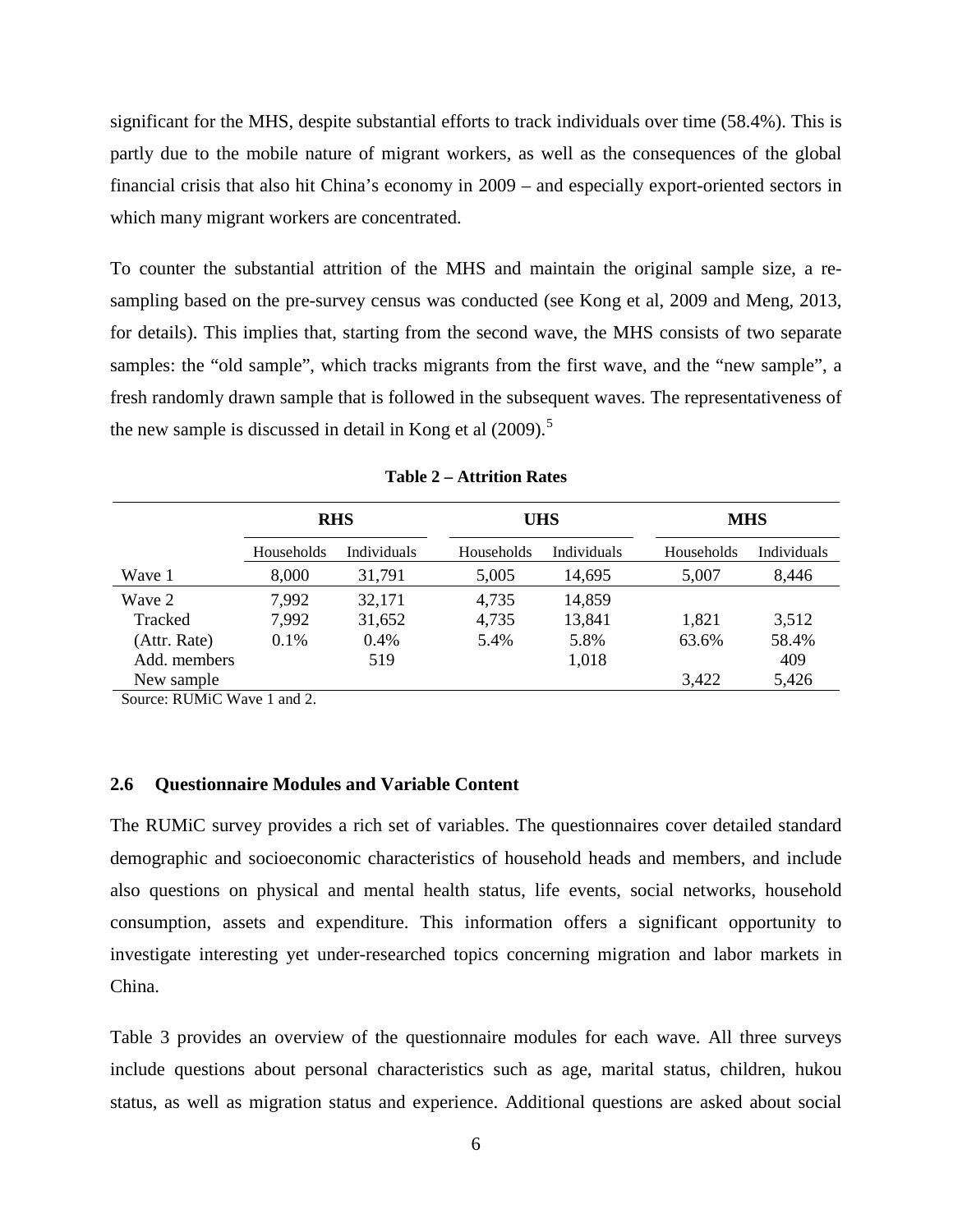<span id="page-9-0"></span>insurance coverage (medical, unemployment, etc.), health and health status (recent illness, disabilities, medical expenditures, etc.) as well as a set of subjective well-being questions are asked. The three surveys include comparable information on years of schooling, highest level of completed education, training, and scores at the national university entrance exam.

<span id="page-9-4"></span><span id="page-9-3"></span><span id="page-9-2"></span><span id="page-9-1"></span>The modules about employment provide information on the type of employment (e.g. wagework, self-employment, domestic work without pay), hours of work, earnings, job search, firm ownership, as well as occupation and industry codes (which have been harmonized across the two waves). Several questions are asked about entrepreneurship and self-employment, including aspects related to borrowing and the existence of credit constraints to starting a business. The MHS includes additional questions about the workplace conditions (e.g. catering, accommodation) and retrospective queries about the first job after migration.

Several modules include questions about family members such as the spouse, the parents and siblings of the household head, as well as the young and adult children living in the household. The module on social and family network includes information on the number of greetings sent during Chinese New Year (a proxy for network size), as well as detailed characteristics concerning up to five closest contacts who have provided help in the previous twelve months, including the number of gifts exchanged.

All surveys include questions about life events that occurred in the previous twelve months (marriage, childbirth, house purchase, death of household member), as well as information on whether such events were expected. Questions about household income, consumption, assets, savings, remittances and expenditures are also included. Furthermore, the MHS contains information on housing conditions, durable goods and the rural hometown of origin.

While the majority of the questions are included in both waves, a few are only present in one wave. Most of these refer to new modules introduced in the second wave, e.g. the supplementary survey on health status, questions on risk attitudes, and the comparison of satisfaction level and income. Questions only asked in the first wave yet not in the second usually reflect characteristics and traits that are arguably stable over time, at least in the short run.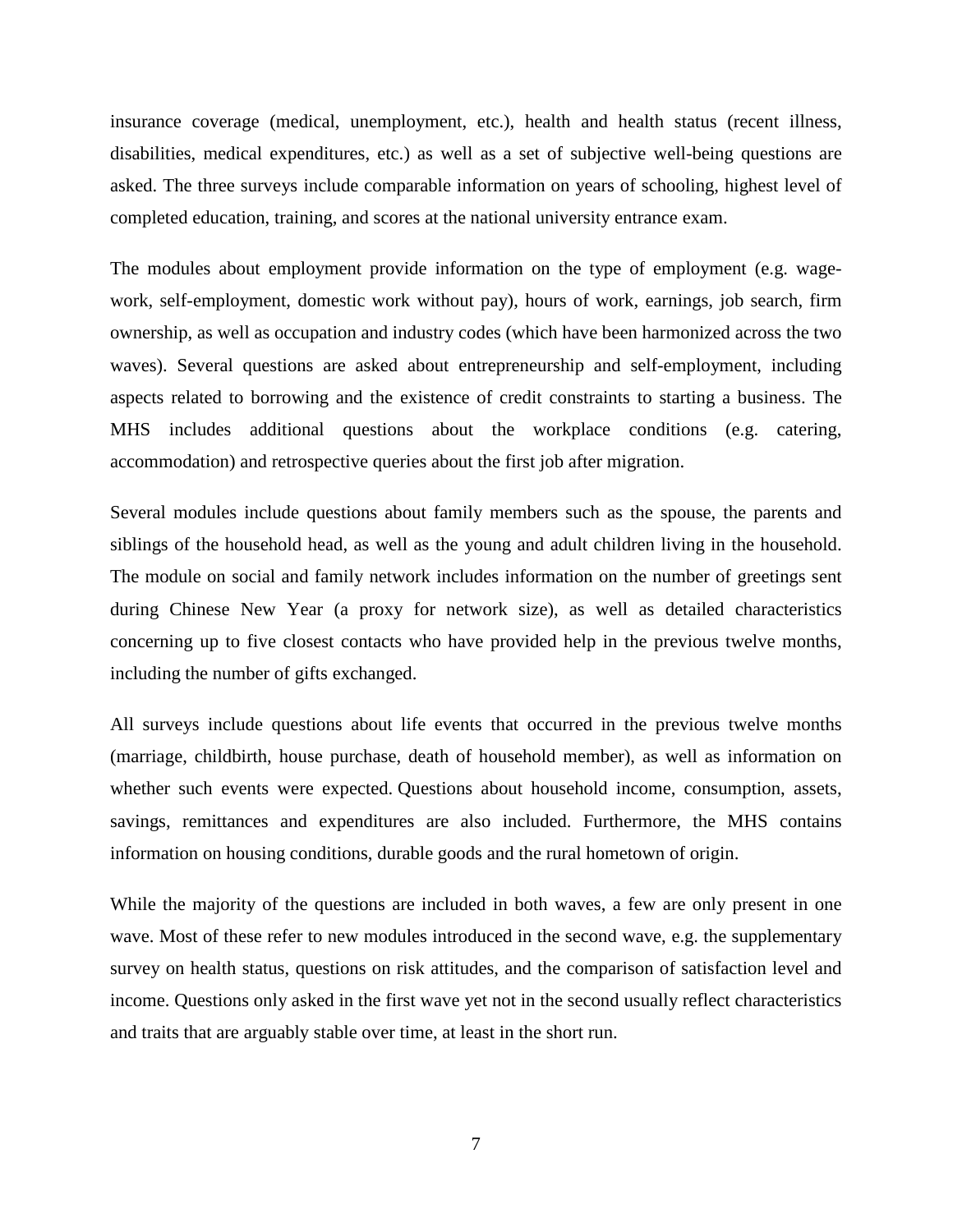<span id="page-10-0"></span>

|                                                          |        | <b>RHS</b> |        | <b>UHS</b> |        | <b>MHS</b> |        |
|----------------------------------------------------------|--------|------------|--------|------------|--------|------------|--------|
|                                                          | Wave 1 | Wave 2     | Wave 1 | Wave 1     |        |            | Wave 2 |
|                                                          |        |            |        |            | Wave 1 | Old S.     | New S. |
| Personal characteristics                                 |        |            |        |            |        |            |        |
| Social insurance                                         |        |            |        |            |        |            |        |
| Health status                                            |        |            |        |            |        |            |        |
| Supplementary health condition questions                 |        |            |        |            |        |            |        |
| Subjective well-being                                    |        |            |        |            |        |            |        |
| Risk and preferences                                     |        |            |        |            |        |            |        |
| Education and training background                        |        |            |        |            |        |            |        |
| <b>Employment situation</b>                              |        |            |        |            |        |            |        |
| Information on young children $(\leq 16$ years old)      |        |            |        |            |        |            |        |
| Information on adult children (>16 years old)            |        |            |        |            |        |            |        |
| Information on spouse living apart                       |        |            |        |            |        |            |        |
| Information on parents <sup>†</sup>                      |        |            |        |            |        |            |        |
| Information on siblings <sup><math>\dagger</math></sup>  |        |            |        |            |        |            |        |
| Social network <sup>†</sup>                              |        |            |        |            |        |            |        |
| Information on farm land <sup>†</sup>                    |        |            |        |            |        |            |        |
| Life events $\dagger$                                    |        |            |        |            |        |            |        |
| Comparison of satisfaction level and income <sup>†</sup> |        |            |        |            |        |            |        |
| Household income, expenditure, assets <sup>†</sup>       |        |            |        |            |        |            |        |
| Durable goods listing                                    |        |            |        |            |        |            |        |
| Present housing and living conditions <sup>1</sup>       |        |            |        |            |        |            |        |
| Information on rural hometown                            |        |            |        |            |        |            |        |

**Table 3 – Questionnaire Modules**

Source: RUMiC Wave 1 and 2. † questions asked to household head or spouse only.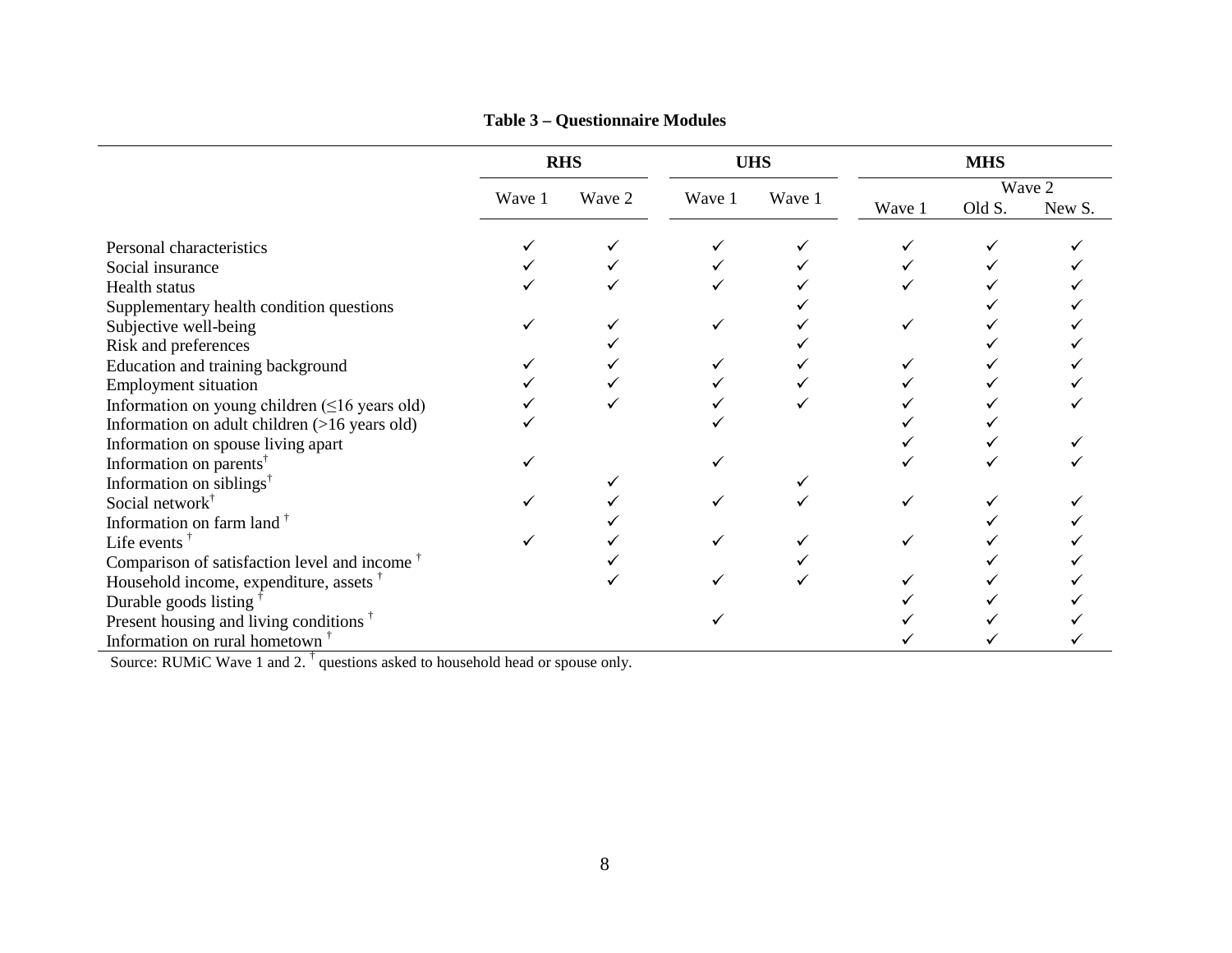#### **2.7 Summary Statistics**

We provide a simple effective picture of RUMiC data in Table 4, reporting statistics for selected variables including age, gender, marital status, number of children, work status, and an indicator for self-employment. The general health status is a self-reported categorical variable indicating "very poor", "poor", "average", "good" or "excellent" health. Happiness refers to a question asking whether individuals are happy when considering all aspects of their life, with responses including "much less than usual", "less so than usual", "same as usual" and "more so than usual".

The average age is about 37 years for individuals living in rural areas and about 40 for urban residents. Migrant workers are relatively younger, with an average age of about 29 years. The share of males is around 0.5 in both the RHS and UHS, but is somewhat higher in the MHS, reflecting that males are more likely to migrate. The share of married individuals varies across the three surveys, and is highest in the UHS (between 0.68 and 0.69) and lowest in the MHS (between 0.54 and 0.60). Within the MHS, the share of married migrants is relatively higher in the old sample (second wave), reflecting the higher attrition characterizing unmarried migrants, who are generally more mobile.

Individuals in rural areas report a number of children slightly above 2; in contrast, the number for urban residents is slightly above 1. This difference is a consequence of the one-child policy, which was strictly enforced in cities but was less binding in rural areas, with a second child allowed in many provinces if the first was a girl. All individuals report good levels of health and happiness.

With regard to employment, there is much variation across the three surveys. Only 40% of individuals in rural areas are employed in non-farm work, reflecting the continuing importance of the agricultural sector in villages. About 60% of individuals in urban areas are in wage work, while 5% engage in self-employment activities. Approximately two-thirds of migrants in the first wave were working as employees; however, as many as 20% were in selfemployment, reflecting that many migrants decide to start their own activity once in the city – often in the informal sector. One remarkable aspect is the sharp decrease in the share of wage workers in the tracked sample of migrants, and the increase in the share of individuals engaging in self-employment. One likely explanation behind such a change is that the economic crisis had a relatively larger impact on export oriented sectors, inducing migrants to change city or return to their home village and thus drop out from the survey.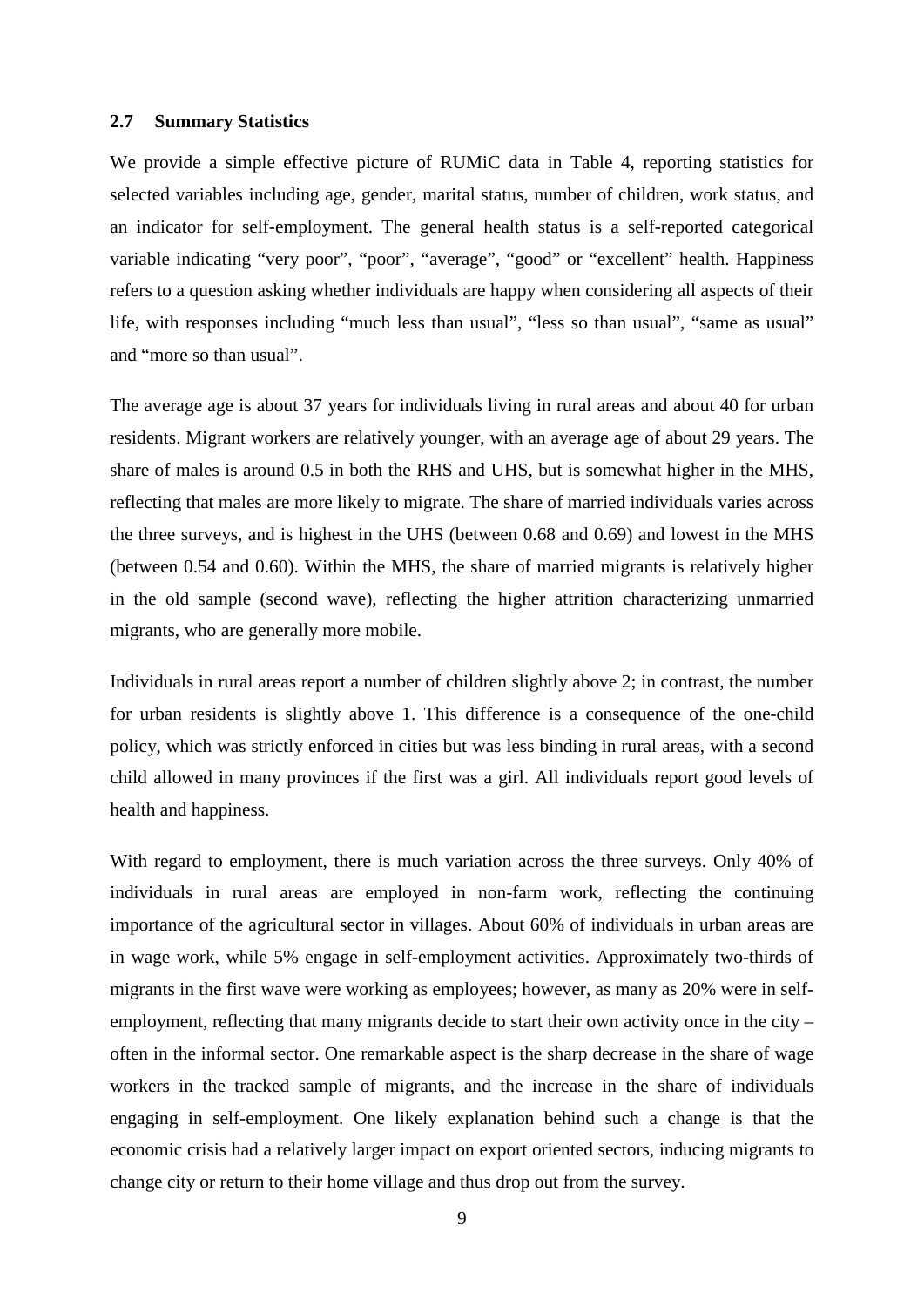|                        |          | <b>RHS</b> |          | <b>UHS</b> |          | <b>MHS</b> |          |
|------------------------|----------|------------|----------|------------|----------|------------|----------|
| <b>Variables</b>       | Wave 1   | Wave 2     | Wave 1   | Wave 2     | Wave 1   |            | Wave 2   |
|                        |          |            |          |            |          | Old S.     | New S.   |
| Age                    | 36.290   | 37.028     | 40.139   | 40.808     | 28.790   | 29.311     | 29.433   |
|                        | (19.065) | (19.213)   | (19.214) | (19.307)   | (12.695) | (13.499)   | (12.760) |
| Male $(\%)$            | 0.518    | 0.516      | 0.495    | 0.496      | 0.568    | 0.545      | 0.568    |
|                        | (0.500)  | (0.500)    | (0.500)  | (0.500)    | (0.495)  | (0.498)    | (0.495)  |
| Married (%)            | 0.620    | 0.631      | 0.684    | 0.691      | 0.557    | 0.608      | 0.539    |
|                        | (0.485)  | (0.483)    | (0.465)  | (0.462)    | (0.497)  | (0.488)    | (0.499)  |
| N. of children         | 2.069    | 2.060      | 1.349    | 1.387      | 0.795    | 1.397      | 1.457    |
|                        | (1.195)  | (1.200)    | (0.891)  | (0.996)    | (0.921)  | (0.812)    | (0.883)  |
| Health status          | 1.975    | 2.041      | 2.182    | 2.289      | 1.765    | 2.013      | 1.822    |
|                        | (0.816)  | (0.830)    | (0.789)  | (0.761)    | (0.744)  | (0.759)    | (0.740)  |
| Happiness <sup>®</sup> | 1.758    | 1.795      | 1.749    | 1.764      | 1.778    | 1.888      | 1.843    |
|                        | (0.610)  | (0.592)    | (0.603)  | (0.578)    | (0.646)  | (0.624)    | (0.619)  |
| Wage work**            | 0.347    | 0.354      | 0.631    | 0.619      | 0.682    | 0.538      | 0.711    |
|                        | (0.476)  | (0.478)    | (0.483)  | (0.486)    | (0.466)  | (0.499)    | (0.453)  |
| Self-employment        | 0.059    | 0.062      | 0.050    | 0.055      | 0.213    | 0.339      | 0.210    |
|                        | (0.235)  | (0.242)    | (0.218)  | (0.229)    | (0.409)  | (0.473)    | (0.407)  |

**Table 4 – Selected Descriptive Statistics**

Source: RUMiC Waves 1 and 2. Notes: standard deviation in parentheses. \* statistics refer to individuals older than 16 present during the survey. \*\* statistics refer to individuals 16-64. Health status is measured on a scale 1 to 5, where 1 is "Excellent" and 5 "Very poor". Happiness is measured on a scale 1 to 4, where 1 is "Happy more than usual" and 4 is "Happy much less than usual".

### **2.8 Access to RUMiC**

To date, IZA has made the scientific use files for the first two waves publicly available. Access is granted for scientific purposes to researchers from universities and research institutes. Data application forms can be downloaded from the International Data Service Center (IDSC) of IZA website [\(http://idsc.iza.org/rumic\)](http://idsc.iza.org/rumic) and should be completed with a description of the research project and submitted to [idsc@iza.org.](mailto:idsc@iza.org) Data files are provided in formats that are compatible with standard statistical software.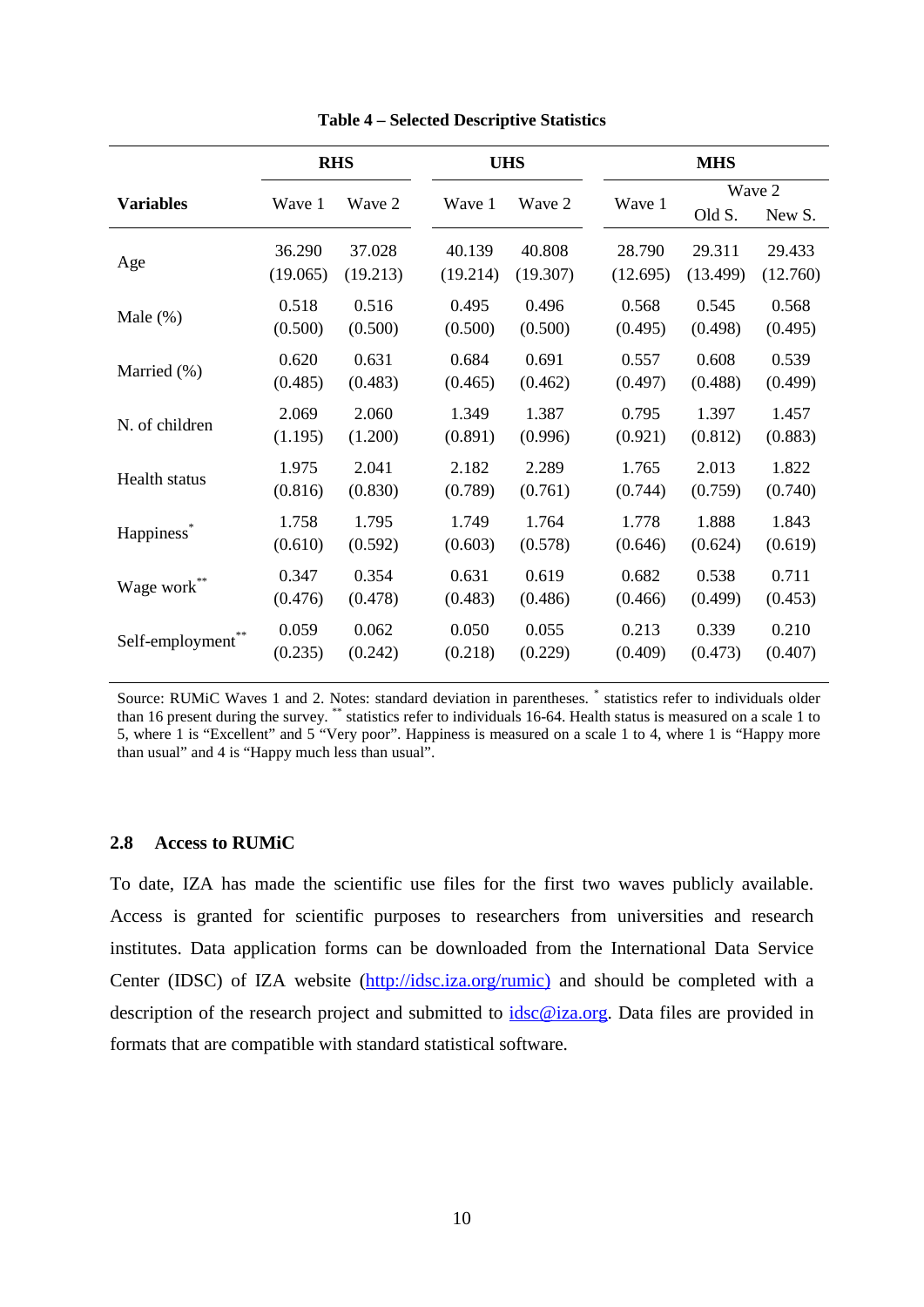### **3 A Review of Literature Based on RUMiC**

Despite being relatively recent, a significant amount of research has already been produced using RUMiC data. In this section, we provide an overview of selected studies. [Table 5](#page-13-0) lists the research topics and main findings of these papers.

<span id="page-13-0"></span>

| Paper                       | <b>Research topics</b>                                          | <b>Survey</b>              | <b>Key findings</b>                                                                                                                                                |
|-----------------------------|-----------------------------------------------------------------|----------------------------|--------------------------------------------------------------------------------------------------------------------------------------------------------------------|
| Akay et al<br>(2012)        | Subjective well-being<br>of migrants; positional<br>concerns    | RHS,<br>UHS,<br><b>MHS</b> | Economic success of other migrants and rural<br>workers reduces subjective well-being, while<br>comparison with urban residents increases it.                      |
| Akay et al<br>(2013)        | Subjective well-being;<br>remittances                           | <b>MHS</b>                 | Migrants experience welfare gains by sending<br>remittances; both altruistic and contractual<br>motivations are at work.                                           |
| Biavaschi et<br>al (2013)   | Left-behind; human<br>capital; sibling effects                  | <b>RHS</b>                 | Sibling influence on schooling performance is<br>stronger among left-behind children, compensating<br>potential adverse effects of migration.                      |
| Cui et al<br>(2013)         | Returns to education;<br>entrepreneurship; wage<br>distribution | <b>MHS</b>                 | Emergence of a dual labor market with rising<br>returns to education for urban residents and<br>disadvantaged migrant workers.                                     |
| Démurger<br>and Li (2013)   | Remittances; left-<br>behind; occupational<br>choice            | <b>RHS</b>                 | Own migration experience leads to subsequent off-<br>farm work. Migration of a family member induces<br>more farming work.                                         |
| Démurger et<br>al (2012)    | Wage inequality;<br>entrepreneurship;                           | <b>UHS</b>                 | Earning gaps across firm ownership decrease over<br>time.                                                                                                          |
| Frijters et al<br>(2010)    | Wage inequality; labor<br>market segmentation                   | UHS,<br><b>MHS</b>         | Migrants have lower wages and welfare insurance<br>contributions compared to urban residents.                                                                      |
| Frijters et al<br>(2011)    | Entrepreneurship; credit<br>constraints                         | UHS,<br><b>MHS</b>         | Discrimination in salaried jobs leads to migrants<br>choosing self-employment, which offsets the<br>negative effects of credit constraints on self-<br>employment. |
| Ge and<br>Lehmann<br>(2013) | Worker displacement;<br>labor market<br>segmentation            | UHS,<br><b>MHS</b>         | Re-employment outcomes after displacement<br>differ between migrants and urban workers.                                                                            |
| Giulietti et al<br>(2012)   | Self-employment; wage<br>differentials                          | RHS,<br><b>MHS</b>         | Wage differential is a key determinant in the<br>choice between self-employment and wage work.                                                                     |
| Giulietti et al<br>(2013)   | Entrepreneurship; left-<br>behind; return<br>migration          | <b>RHS</b>                 | Return migration promotes self-employment<br>among non-migrants, while current migration<br>reduces it.                                                            |
| Qu and Zhao<br>(2013)       | Wage inequality                                                 | UHS,<br><b>MHS</b>         | During the 2000s, wage inequality decreased<br>among migrant workers while it increased among<br>urban workers.                                                    |
| Zhang and<br>Zhao (2011)    | Entrepreneurship;<br>social networks                            | <b>MHS</b>                 | Migrants with larger social-family network are<br>more likely to choose self-employment.                                                                           |
| Zhang and<br>Zhao (2013)    | Migration decision                                              | <b>MHS</b>                 | Rural-urban migrants who move further away need<br>to be compensated with larger income gains.                                                                     |

| <b>Table 5 Selected Papers Based on RUMiC</b> |
|-----------------------------------------------|
|-----------------------------------------------|

It is possible to group the studies in [Table 5](#page-13-0) into the main topics covered. These include occupational choice and entrepreneurship, subjective well-being, wage inequality and labor market segmentation, and the determinants and consequences of migration.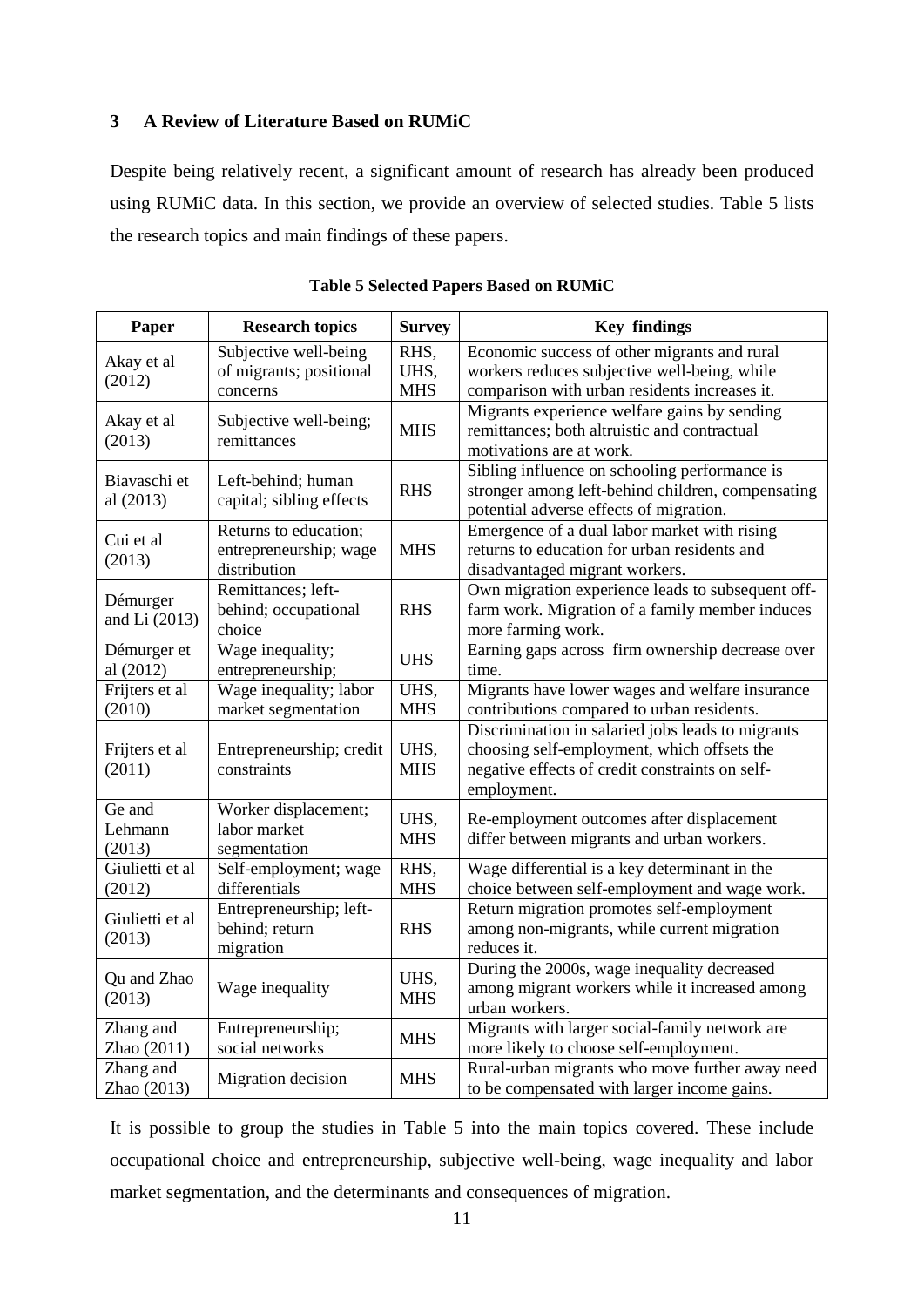#### **3.1 Entrepreneurship and occupational choice**

A strand of the literature focuses on the determinants of entrepreneurship among migrant workers. Frijters et al (2011) analyze the link between self-employment and credit constraints. In order to explore the effect of credit constraints, they use information from the second wave of the UHS and MHS, classifying workers into self-employed, involuntary self-employed, want-to-be self-employed and happy-to-be-salaried. Their descriptive analysis shows that being discriminated in salaried jobs leads to migrants becoming self-employed, thereby offsetting the negative effects of credit constraints on entrepreneurship. Giulietti et al (2012) model migrant workers' choice between wage work and self-employment using the first wave of the MHS. Their key explanatory variable is the wage differential between the two sectors, estimated through an endogenous switching model. Migration selectivity is taken into account using information from the RHS. The authors document that self-employed migrants have higher earnings than wage workers, and that they are positively selected in terms of unobservable characteristics. Zhang and Zhao (2011) investigate the link between the selfemployment choice and social networks among migrant workers using the first wave of the MHS. They use the number of greetings sent during the Chinese New Year as a proxy for the size of the social network. To deal with the endogeneity between social networks and the selfemployment choice, they instrument the network variable using the distance between the province of origin and the city to which migrants moved. Their instrumental variable estimates show that migrants with larger social networks are more likely to be entrepreneurs.

A few other papers study the occupational choices of individuals left behind in rural areas. Using the first wave of the RHS, Démurger and Li (2013) investigate the impact of remittances on the occupational choices. The authors use a switching probit to estimate the impact of belonging to a migrant household on individuals' occupational choice. They find that an individual's own migration experience leads to subsequent off-farm work, while the migration experience of a family member increases the likelihood of left-behind individuals being in farm work. They interpret this last result as the consequence of an increase in the reservation wage induced by remittances. A complementary study by Giulietti et al (2013) uses a recursive trivariate probit model to model three simultaneous states: self-employment, living in a household with return migrants, and living in a household with migrants currently in the city. They show that return migration promotes self-employment among household members who have not yet migrated; however, left-behind individuals are less likely to become self-employed compared to those living in non-migrant households.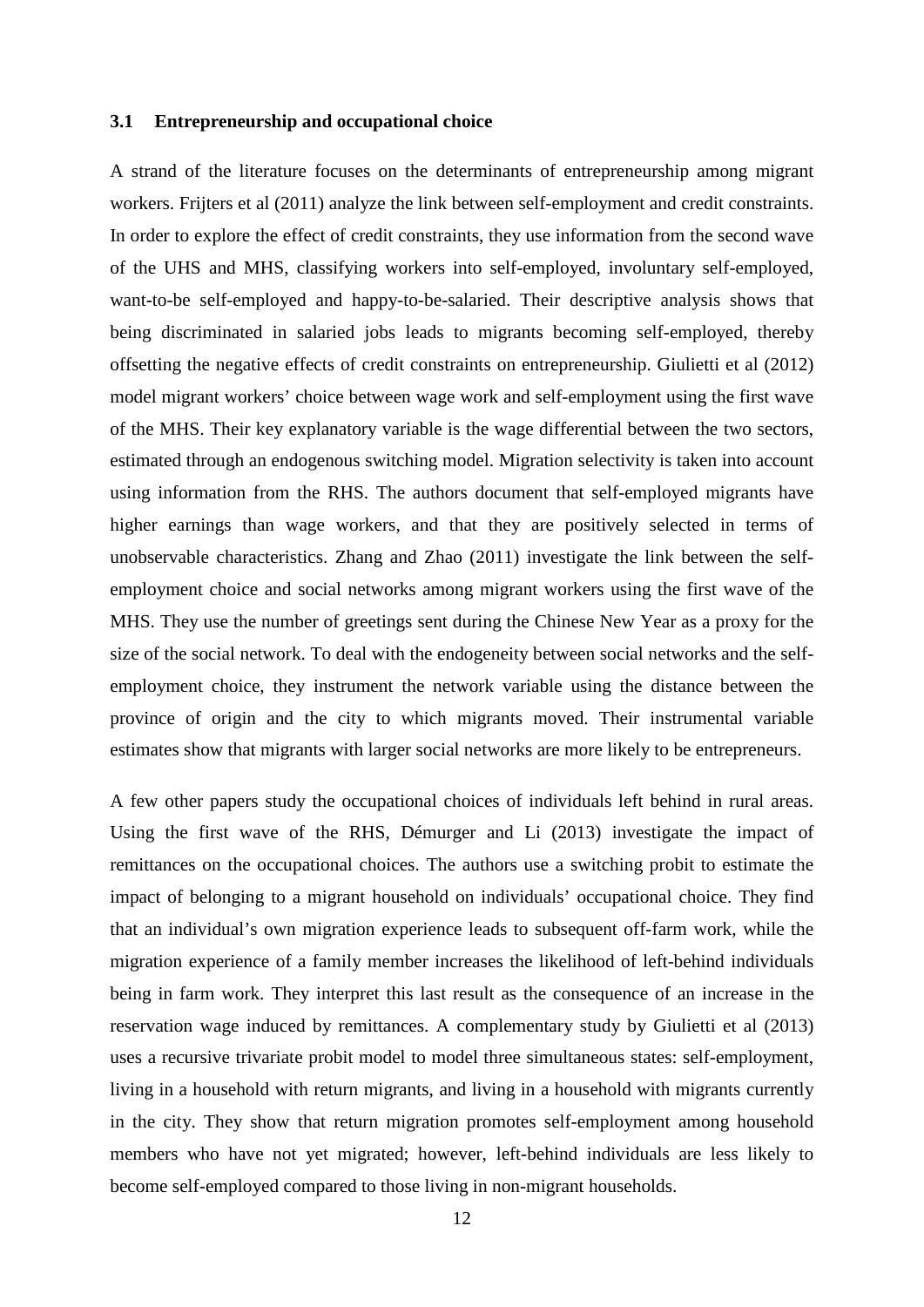#### **3.2 Subjective well-being**

Another line of research focuses on the determinants of migrants' subjective well-being (SWB). Akay et al (2012) study the impact of relative income on rural-to-urban migrants' SWB, arguing that this depends on different reference groups such as peer migrants, urban residents and individuals in the rural areas of origin. Using the first wave of the MHS, the authors aggregate responses from all SWB questions into one synthetic measure of well-being and regress it on a rich set of personal characteristics, including the income level of the reference group. Their estimates document that the economic success of other migrants and rural workers reduces migrants' subjective well-being. In contrast, it is positively correlated with the income level of urban residents, which is interpreted as being determined by better income prospects for migrants in urban areas. A study by Akay et al (forthcoming), also based on the first wave of the MHS, relates the well-being of migrants to the remittances sent to the families left behind. Their SWB measure is regressed on the amount of remittances sent home and other socio-demographic characteristics, with the results indicating that migrants experience welfare gains by sending remittances. Additional specifications in which remittances are interacted with selected characteristics document the importance of family arrangements, e.g. whether migrants are married, and whether the spouse and/or kids are left behind in villages. In particular, migrants with family responsibilities are not as satisfied by sending remittances as those with no such obligations. Furthermore, using SWB data, the authors investigate the motivations behind sending remittances, finding that both altruistic and contractual motivations are at work among their sample.

#### **3.3 Wage inequality and labor market segmentation**

Another group of studies explores wage inequality and labor market segmentation in urban areas. Frijters et al (2010) use the first wave of the UHS and MHS to estimate a wage equation, and include the score of the university entrance exam as a proxy for individual ability. They show that returns to ability and education are lower for migrants compared to urban residents. The authors argue that migrants' lower earnings are likely related to their shorter labor market experience, caused by the temporary nature of migrations. Cui et al (2013) use the 1995 and 2002 waves of the CHIP together with the first wave of the MHS to estimate a wage equation for migrants and urban residents. In contrast to rising returns to education for urban residents, the authors find no significant changes in the returns for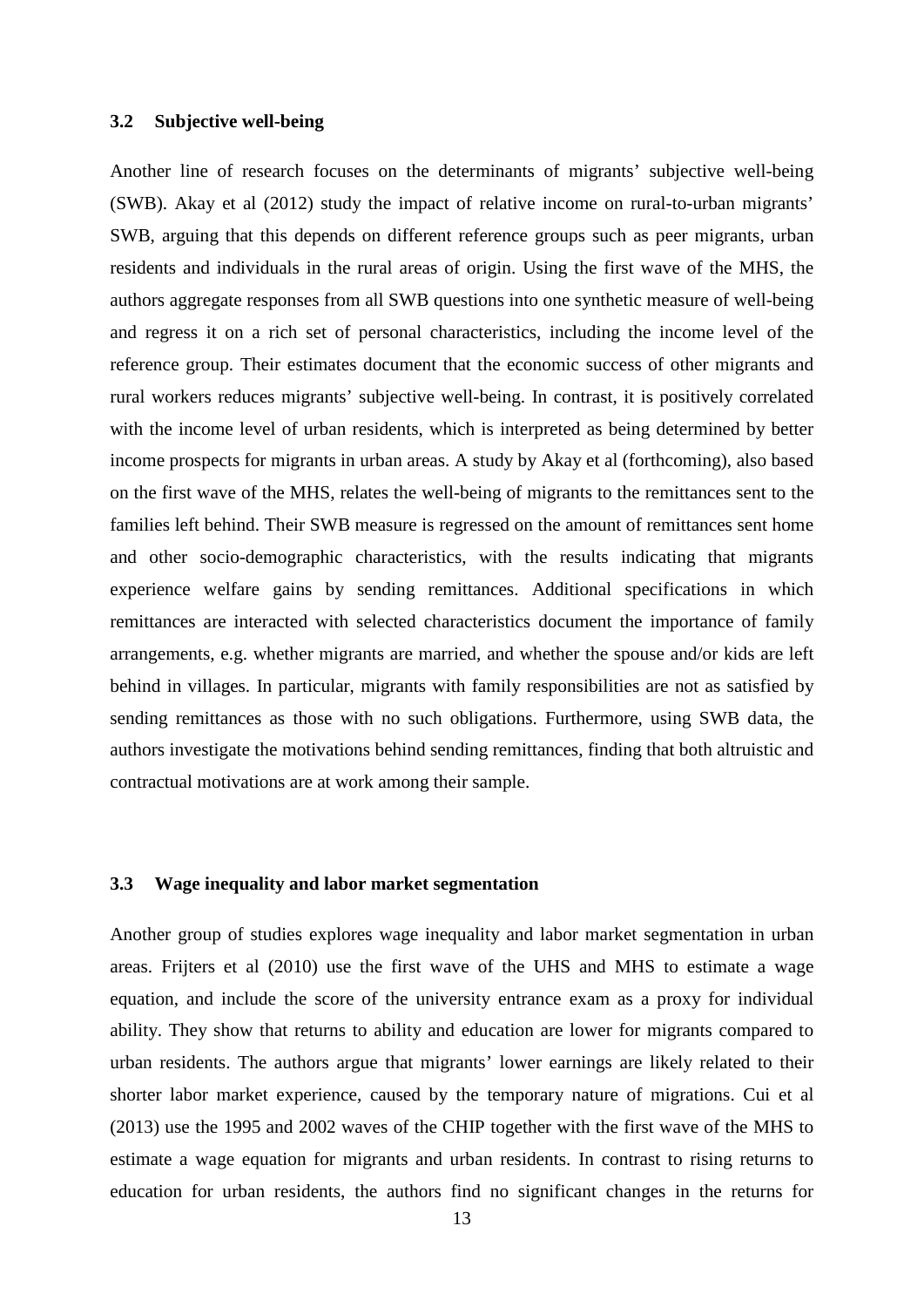migrants. According to their analysis, the wage increases are mostly attributable to the type of job, industry and the firm ownership, but not to the level of education. Their results highlight the emergence of a dual labor market, with outcomes of migrant workers worsening over time. Démurger et al (2012) investigate the earning differentials by firm ownership among urban workers. The authors conduct a regression analysis by ownership type and a decomposition of the earnings differentials using the 2002 wave of CHIP together with the first wave of the UHS. Regression results show that the earning gap across types of firm ownership decreases over time. Their decomposition analysis documents the increasing importance of differences in endowments in determining earning gaps by ownership type. Qu and Zhao (2013) investigate the evolution of wage inequality over time using the 2002 CHIP data and the first wave of the UHS and the MHS. Applying decomposition methods, the authors find that wage inequality within migrants decreased, while wage inequality within urban residents increased.

In a recent contribution, Ge and Lehmann (2013) investigate the cost of job loss and the consequences of worker displacement in urban labor markets, using the second wave of the UHS and MHS. They first distinguish between displaced workers, quitters and stayers, before subsequently analyzing these groups upon re-employment, assessing the length of unemployment spell, earnings, happiness and health. Their results indicate that displaced migrant workers do not face relatively long unemployment spells or wage penalties, unlike displaced urban workers. The authors interpret these results as evidence of segmented labor markets in urban areas.

#### **3.4 Determinants and consequences of migration**

Zhang and Zhao (2013) investigate the determinants of migration choice by focusing on the role of distance. They develop a framework in which the distance between the home village and destination city is included in the utility function. For the empirical exercise, the authors first calculate a variable measuring individuals' expected income in each potential destination, which is included in their OLS and discrete choice models analyses as an explanatory variable. Their results based on the first wave of the MHS suggest that rural-to-urban migrants do not find it convenient to move far away from their home villages. In particular, their estimates imply that in order to induce migrants to move 10% further away from home, their income has to increase by at least 15%.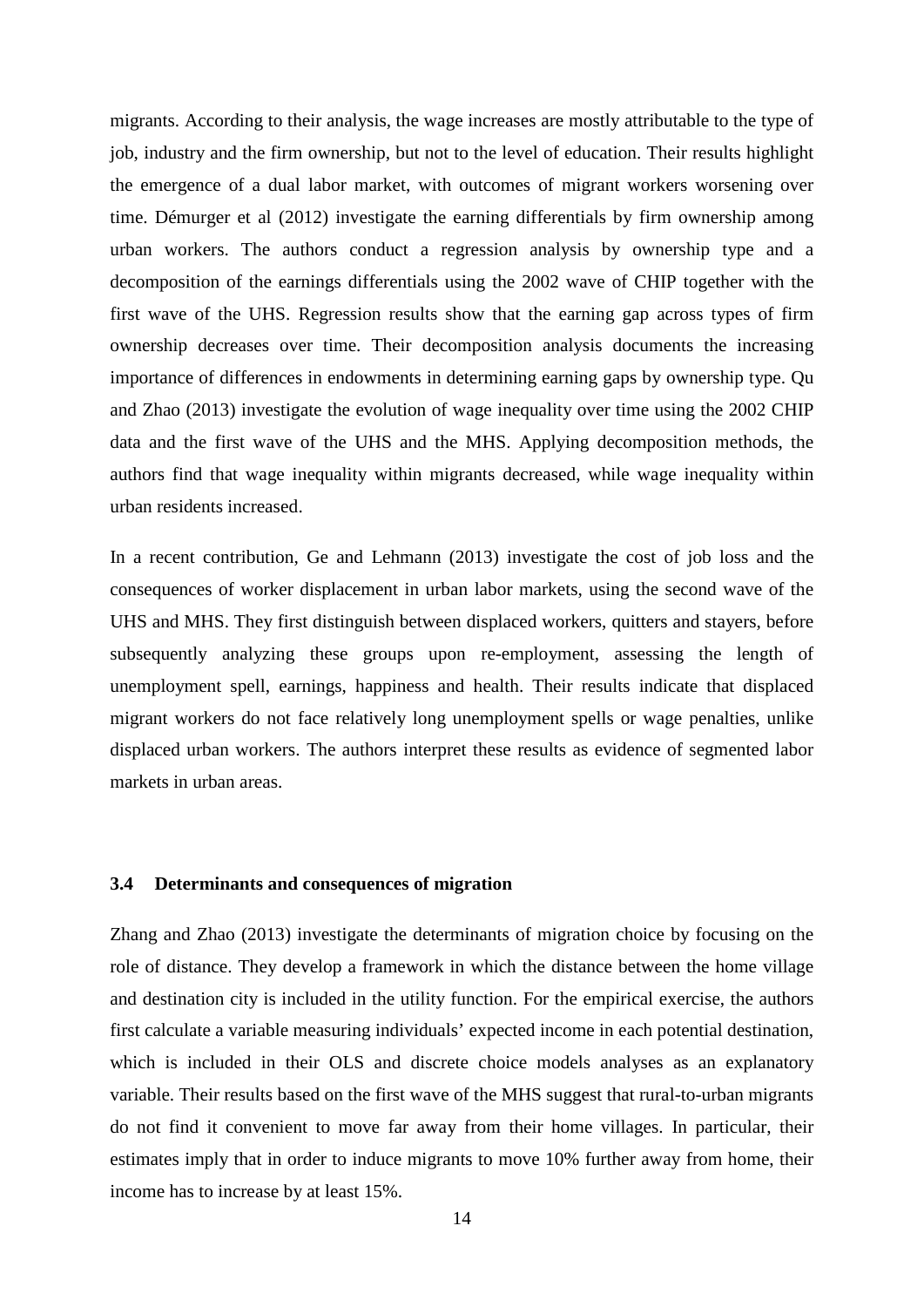A recent paper by Biavaschi et al (2013) focuses on the effects of parental migration on the educational outcomes of children left behind, highlighting the importance of sibling interactions in such a context. Exploiting the panel dimension of the RHS, the authors estimate the relationship between older and younger siblings' school performance using OLS and fixed effects methods. Their main findings suggest that sibling influence is stronger among left-behind children. In particular, older sisters primarily have a positive influence on their younger siblings. The authors interpret their results as evidence that sibling effects are a mechanism to shape children's educational outcomes and that adjustments within the family left behind can reduce the hardship determined by parental migration.

### **4 Conclusions**

This paper provides a brief description of the RUMiC Survey, which has been created with the aim to foster research on migration and labor markets in China. The survey comprises the Rural Household Survey, the Urban Household Survey and the Migrant Household Survey. Scientific Use Files for the first two waves are made publicly available by IDSC, the data bank center of IZA. Further waves will be made available in the near future.

The large scale, in-depth topics and longitudinal aspect are the core features of RUMiC. The surveys follow more than 18,000 households over time and include comprehensive information on household and personal characteristics. With such features, RUMiC data allow studying the consequences of the Great Migration for rural and urban areas in China, as well as the migrant themselves. Furthermore, it is possible to better understand the evolution of labor markets over the past few years, including the consequences of the financial crisis.

In the paper, we have surveyed a few studies based on RUMiC data, highlighting topical questions concerning entrepreneurship, happiness and wage inequality. Much more research is expected to be produced now that Scientific Use Files for the second wave have been made publicly available, which allow exploiting the panel aspect of the survey. Future lines of research could include a more rigorous study of the consequences of migration for left-behind individuals (especially children and the elderly) and the in-depth analysis of internal migration patterns over time, devoting particular attention to modeling circular and return migration.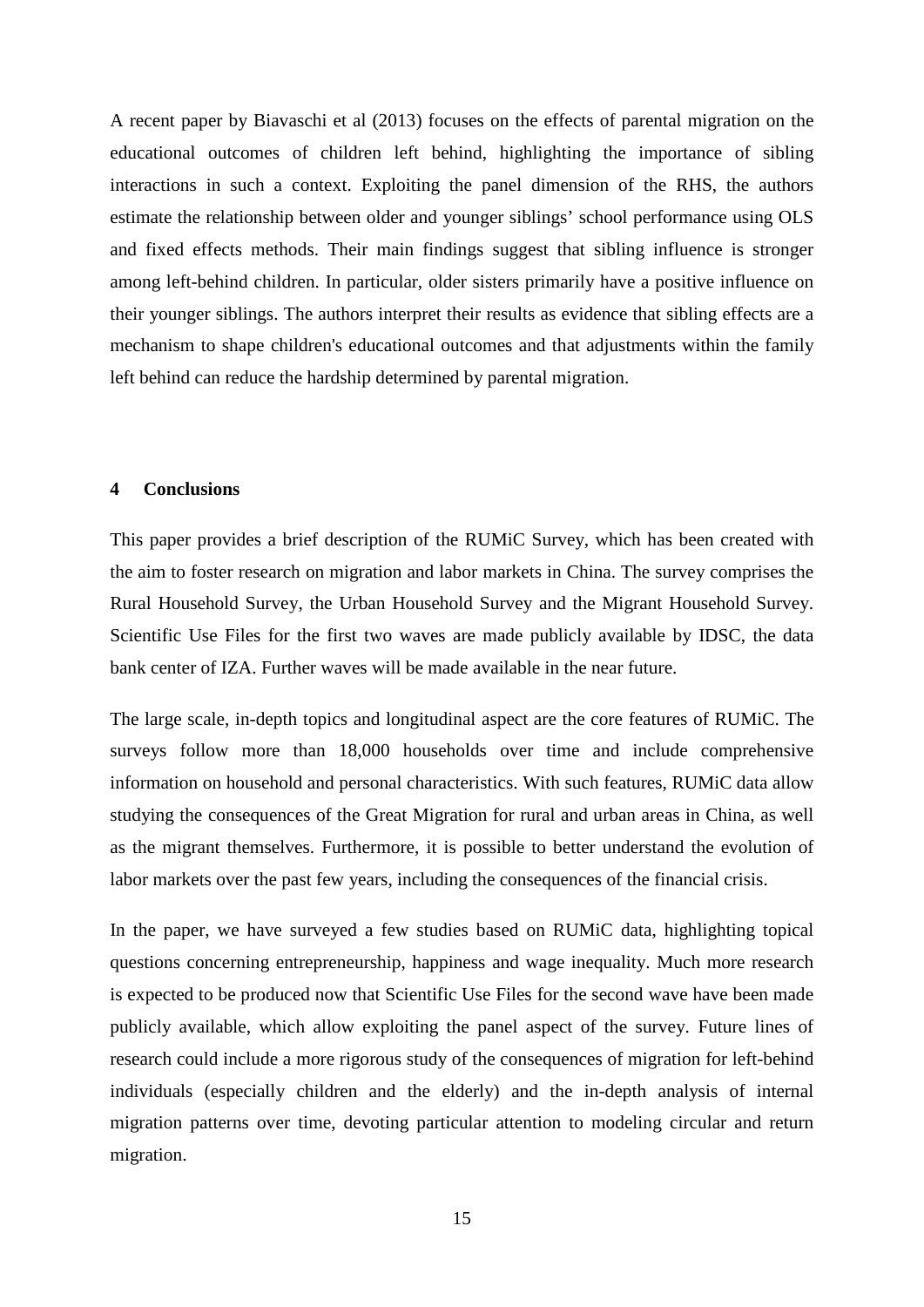### **Endnotes**

<sup>&</sup>lt;sup>1</sup> More information about CHIP project can be obtained from

[http://www.icpsr.umich.edu/icpsrweb/ICPSR/studies/21741?archive=ICPSR&q=China+Household+Income+Project.](http://www.icpsr.umich.edu/icpsrweb/ICPSR/studies/21741?archive=ICPSR&q=China+Household+Income+Project)<br>Information about CHARLS data can be obtained from http://charls.ccer.edu.cn/en.

 $\frac{2}{3}$  See Gong et al (2008) for an overview of other household surveys implemented in China.<br> $\frac{3}{3}$  It is beyond the scope of this paper to describe all the details of the census listing and sampling; we refer to Kong (2010) and Gong et al (2008) for further details regarding the listing scheme and random sampling procedures of the survey.<br><sup>4</sup> The RUMiC survey does not track migrants who return to their villages.

 $5$  For example, as mentioned by Knog et al (2009) using the pre-survey census provides information on whether workplaces had shut down or changed. However, it does not inform about the magnitude of downsizing within each workplace.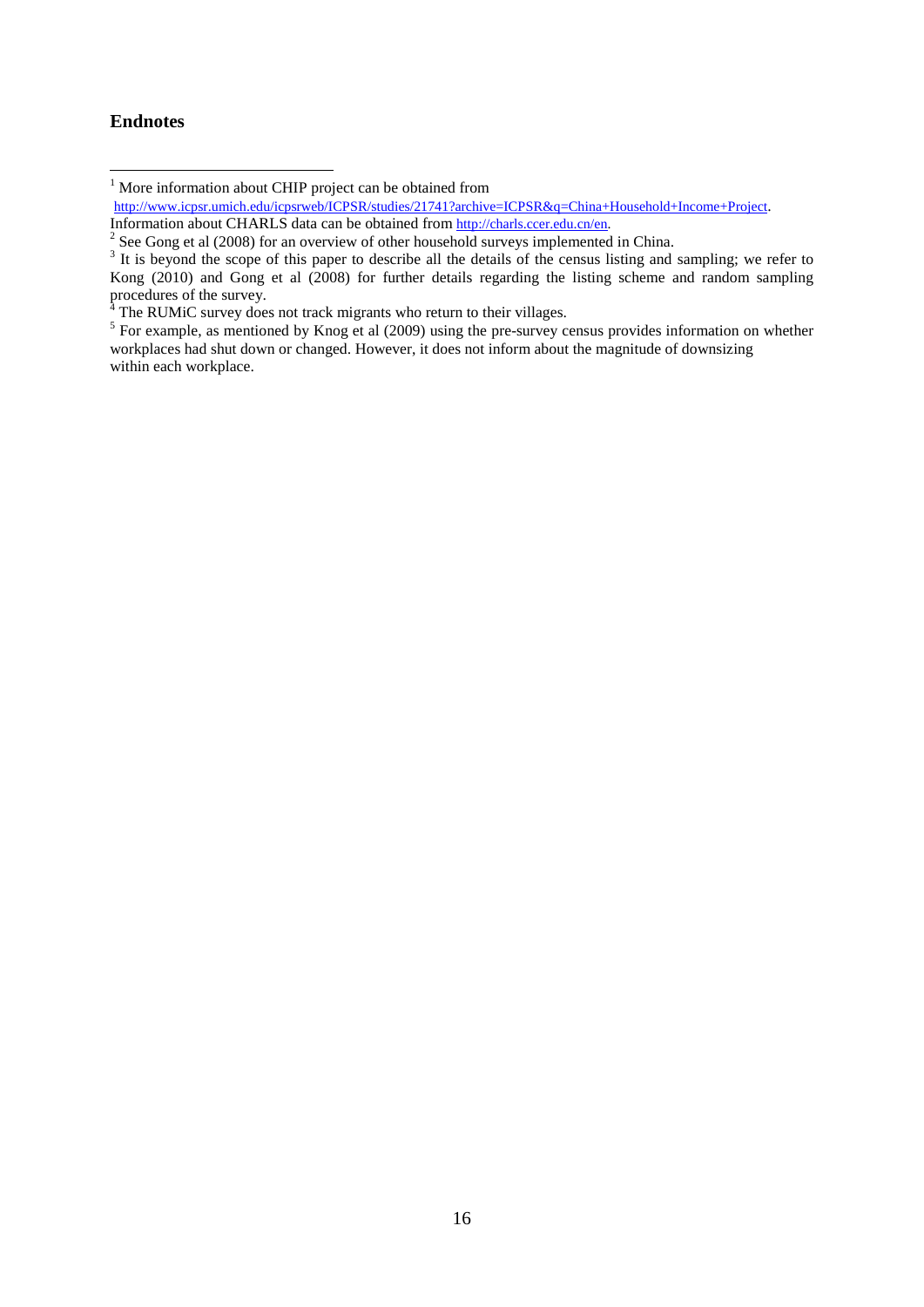#### **References**

- Akay, A., Bargain, O., & Zimmermann, K. F. (2012). Relative concerns of rural-to-urban migrants in China. Journal of Economic Behavior and Organization, 421-441.
- Akay, A., Giulietti, C., Robalino, J. D., & Zimmermann, K. F. (forthcoming). Remittances and well-being among rural-to-urban migrants in China. Review of Economics of the Household.
- Arni, P., Caliendo, M., Künn, S., & Zimmermann, K. F. (2013). The IZA Evaluation Dataset Survey: A Scientific Use File. IZA Discussion Paper, forthcoming.
- Biavaschi, C., Giulietti, C., & Zimmermann, K. F. (2013). Sibling Influence on the Human Capital of the Left Behind. IZA Discussion Paper No. 7859.
- Caliendo, M., Falk, A., Kaiser, L. C., Schneider, H., Uhlendorff, A., van der Berg, G., et al (2011). The IZA Evaluation Dataset: towards evidence-based labor policy making. International Journal of Manpower, 32(7), 731-752.
- Cui, Y., Nahm, D., & Tani, M. (2013). Earnings Differentials and Returns to Education in China, 1995-2008. IZA Discussion Paper No. 7349.
- Démurger, S., & Li, S. (2013). Migration, Remittances, and Rural Employment Patterns: Evidence from China. Research in Labor Economics, 37, 31-63.
- Démurger, S., Li, S., & Yang, J. (2012). Earnings differentials between the public and private sectors in China: Exploring changes for urban locals residents in the 2000s. China Economic Review, 23, 138-153.
- Frijters, P., & Meng, X. (2009). Rural to Urban Migration in China: an Overall View. Australian National University Working Paper.
- Frijters, P., Kong, T., & Meng, X. (2011). Migrant Entrepreneurs and Credit Constraints under Labour Market Discrimination. IZA Discussion Paper No. 5967.
- Frijters, P., Lee, L., & Meng, X. (2010). Jobs, Working Hours and Remuneration Packages. In X. Meng, C. Manning, L. Shi, & T. N. Effendi (Eds.), The Great Migration: Rural-Urban Migraiton in China and Indonesia (pp. 47-73). Edward Elgar Publishing.
- Ge, Y., & Lehmann, H. (2013). The costs of worker displacement in urban labor markets of China. IZA Journal of Labor and Development, 2(4).
- Giulietti, C., Ning, G., Zimmermann, & F, K. (2012). Self-employment of rural-to-urban migrants in China. International Journal of Manpower, 33, 96-117.
- Giulietti, C., Wahba, J., & Zimmermann, K. F. (2013). Entrepreneurship of the left-behind. Research in Labor Economics, 37, 65-92.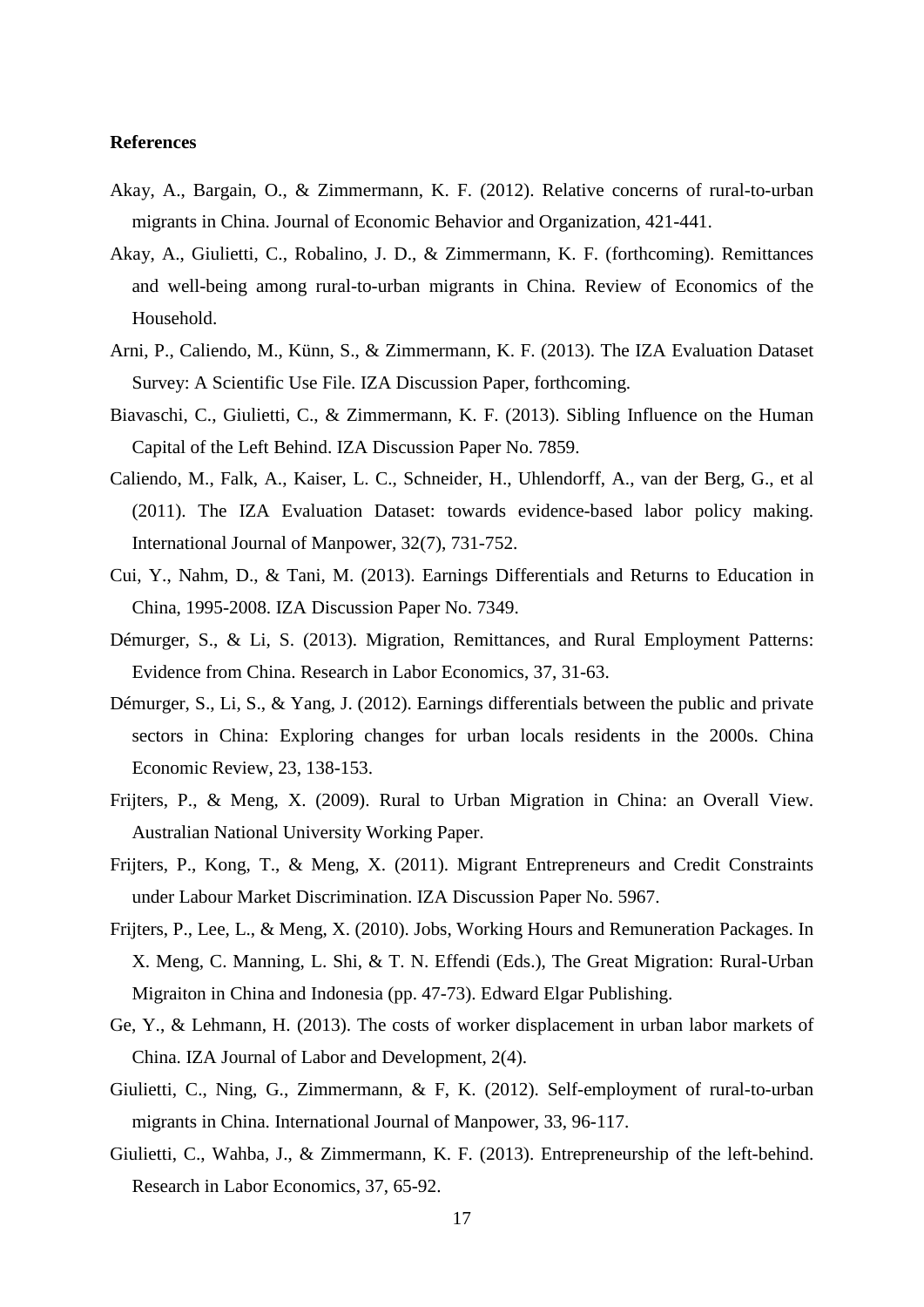- Gong, X., Kong, S. T., Li, S., & Meng, X. (2008). Rural-urban migrants. In L. Song, & W. T. Woo (Eds.), China's Dilemma (pp. 110-152). Asia Pacific Press.
- Kong, S. T. (2010). Rural-Urban Migration in China: Survey Design and Implementation. In X. Meng, C. Manning, L. Shi, & T. N. Effendi (Eds.), The Great Migration: Rural-Urban Migration in China and Indonesia (pp. 135-150). Edward Elgar Publishing.
- Kong, S. T., Meng, X., & Zhang, D. (2009). Impact of economic slowdown on migrant workers. In R. Garnaut, L. Song, & W. T. Woo (Eds.), China's New Place in a World in Crisis: Economic, Geopolitical, and Environmental Dimensions (pp. 233-260). The Australian National University E Press.
- Kamal-Chaoui, L., Leman, E. and Zhang, R. (2009). Urban Trends and Policy in China. OECD Regional Development Working Papers 2009/1.
- Lehmann, H., Muravyev, A., & Zimmermann, K. F. (2012). The Ukrainian longitudinal monitoring survey: Towards a better understanding of labor markets in transition. IZA Journal of Labor and Development, 1(9).
- Meng, X. (2012). Labor Market Outcomes and Reforms in China. Journal of Economic Perspectives, 26, 75-101.
- Meng, X. (2013). Rural-Urban Migration: Trend and Policy Implications (2008-2012). In R. Garnaut, & L. Song (Eds.), China: A New Model for Development and Growth (pp. 179- 197). The Australian National University E Press.
- Meng, X. M., Shi, L., & Effendi, T. N. (2010). The Great Migration: Rural-Urban Migration in China and Indonesia. Edward Elgar Publishing.
- National Bureau of Statistics of China (NBS). (2012). China Statistical Yearbook 2012. China Statistics Press, Beijing.
- Qu, Z., & Zhao, Z. (2013). Wage inequality of Chinese rural-urban migrants between 2002 and 2007. PEP Working Paper 2013-04.
- Zhang, J., & Zhao, Z. (2011). Social-Family Network and Self-Employment: Evidence from Temporary Rural-Urban Migrants in China. IZA Discussion Paper No. 5446.
- Zhang, J., & Zhao, Z. (2013). Measuring the Income-Distance Tradeoff for Rural-Urban Migrants in China. IZA Discussion Paper No. 7160.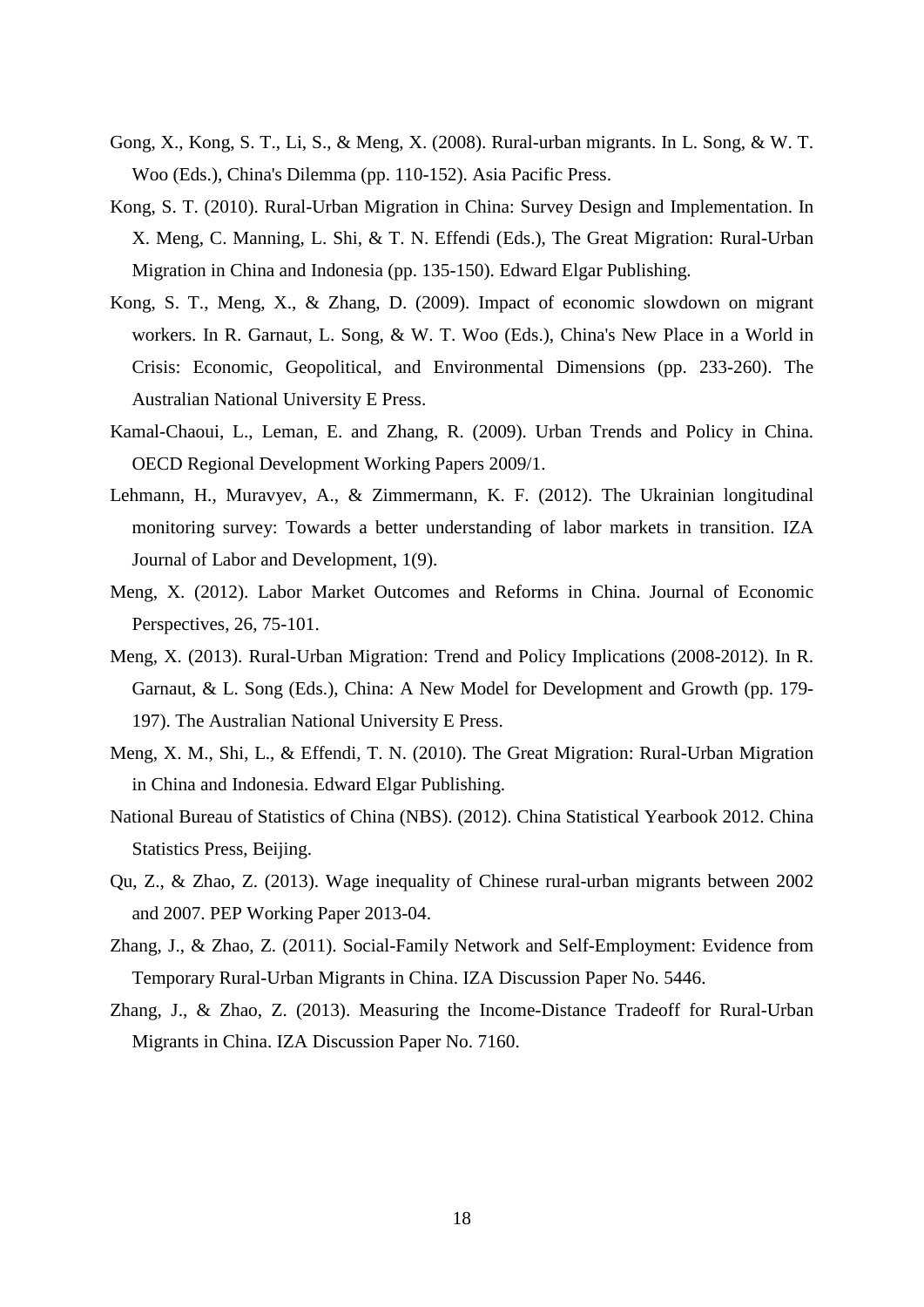# **Appendix**



**Figure 1 – RUMiC Spatial Coverage, Wave 1 and 2**